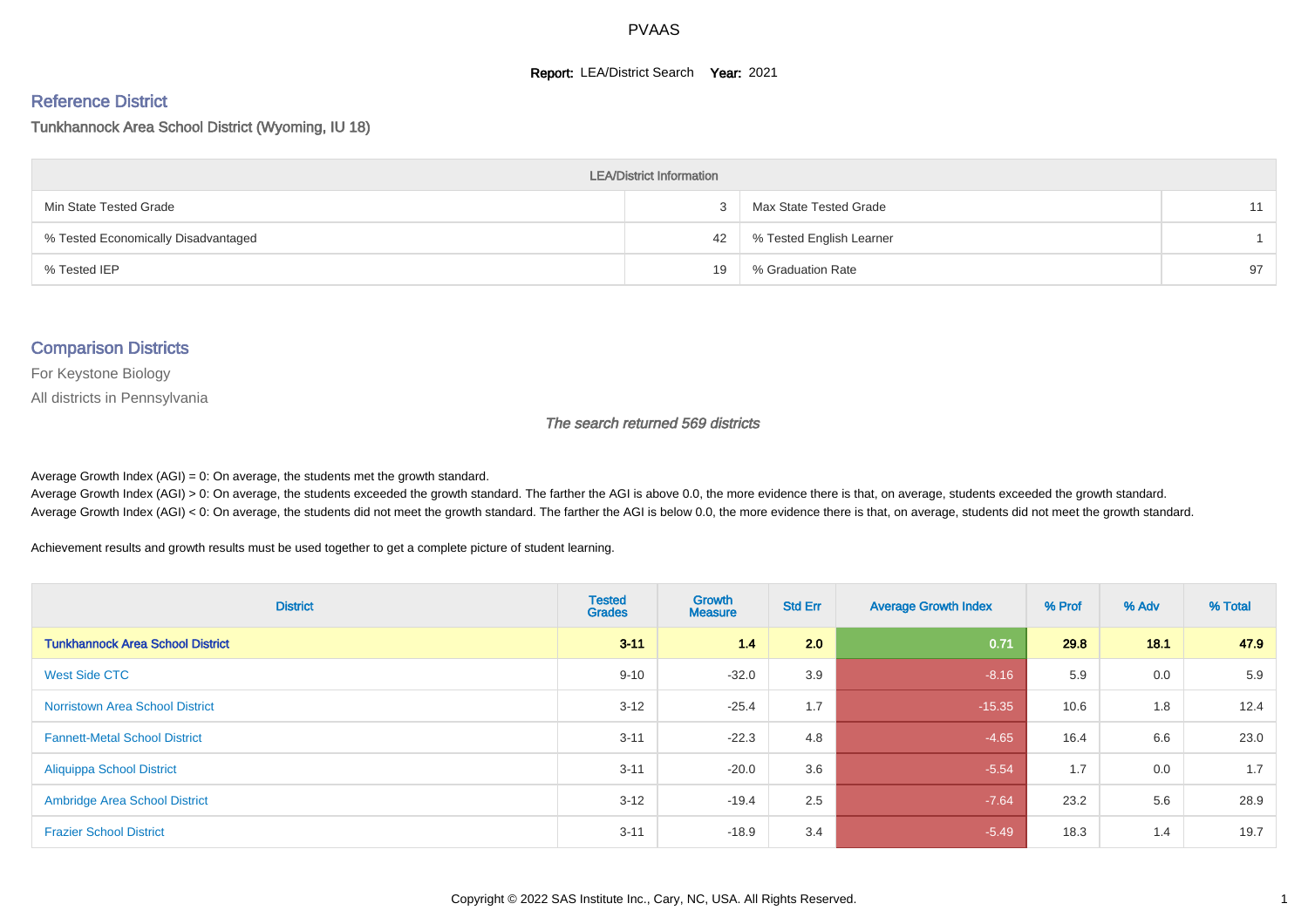| <b>District</b>                                    | <b>Tested</b><br><b>Grades</b> | <b>Growth</b><br><b>Measure</b> | <b>Std Err</b> | <b>Average Growth Index</b> | % Prof | % Adv   | % Total |
|----------------------------------------------------|--------------------------------|---------------------------------|----------------|-----------------------------|--------|---------|---------|
| <b>Tunkhannock Area School District</b>            | $3 - 11$                       | 1.4                             | 2.0            | 0.71                        | 29.8   | 18.1    | 47.9    |
| <b>Big Beaver Falls Area School District</b>       | $3 - 11$                       | $-17.9$                         | $2.8\,$        | $-6.27$                     | 9.4    | $2.8\,$ | 12.2    |
| <b>Muhlenberg School District</b>                  | $3 - 10$                       | $-17.8$                         | 1.9            | $-9.34$                     | 12.4   | 4.6     | 17.0    |
| <b>York City School District</b>                   | $3 - 12$                       | $-17.7$                         | 1.8            | $-10.05$                    | 3.2    | 0.7     | 3.9     |
| <b>Cheltenham School District</b>                  | $3 - 11$                       | $-17.6$                         | 2.0            | $-8.74$                     | 24.4   | 8.3     | 32.6    |
| Imhotep Institute Charter High School              | $9 - 11$                       | $-17.6$                         | 5.8            | $-3.03$                     | 15.4   | 0.0     | 15.4    |
| <b>Williamsburg Community School District</b>      | $3 - 11$                       | $-16.9$                         | 4.1            | $-4.14$                     | 22.4   | 0.0     | 22.4    |
| <b>Allentown City School District</b>              | $3 - 12$                       | $-16.9$                         | 1.4            | $-12.37$                    | 5.9    | 0.4     | 6.3     |
| <b>Chartiers-Houston School District</b>           | $3 - 10$                       | $-16.5$                         | 3.5            | $-4.79$                     | 26.3   | 6.6     | 32.9    |
| Meyersdale Area School District                    | $3 - 11$                       | $-16.1$                         | 3.3            | $-4.94$                     | 20.3   | 5.8     | 26.1    |
| <b>Washington School District</b>                  | $3 - 11$                       | $-15.9$                         | 2.9            | $-5.44$                     | 12.9   | 1.7     | 14.7    |
| <b>North Hills School District</b>                 | $3 - 11$                       | $-15.8$                         | 1.8            | $-8.84$                     | 26.4   | 19.8    | 46.2    |
| La Academia Partnership Charter School             | $6 - 11$                       | $-15.5$                         | 5.7            | $-2.70$                     | 2.3    | $0.0\,$ | 2.3     |
| <b>Turkeyfoot Valley Area School District</b>      | $3 - 12$                       | $-15.4$                         | 5.8            | $-2.66$                     | 3.8    | 3.8     | 7.6     |
| <b>Lincoln Park Performing Arts Charter School</b> | $7 - 11$                       | $-14.9$                         | 2.7            | $-5.45$                     | 39.3   | 8.9     | 48.2    |
| Philadelphia Academy Charter School                | $3 - 11$                       | $-14.7$                         | 2.7            | $-5.42$                     | 21.6   | 3.9     | 25.5    |
| <b>Hanover Area School District</b>                | $3 - 11$                       | $-14.7$                         | 4.7            | $-3.13$                     | 12.1   | 3.0     | 15.2    |
| <b>Executive Education Academy Charter School</b>  | $3 - 10$                       | $-14.6$                         | 3.0            | $-4.81$                     | 8.5    | 1.2     | 9.8     |
| <b>Shade-Central City School District</b>          | $3 - 11$                       | $-14.6$                         | 4.0            | $-3.68$                     | 9.6    | 0.0     | 9.6     |
| <b>Northwestern School District</b>                | $3 - 11$                       | $-14.6$                         | 3.2            | $-4.51$                     | 32.5   | 13.7    | 46.2    |
| <b>Butler Area School District</b>                 | $3 - 11$                       | $-14.1$                         | 1.5            | $-9.60$                     | 26.4   | 11.1    | 37.5    |
| <b>Greater Latrobe School District</b>             | $3 - 11$                       | $-14.1$                         | 2.0            | $-7.14$                     | 41.0   | 12.6    | 53.6    |
| <b>California Area School District</b>             | $3 - 10$                       | $-13.7$                         | 4.5            | $-3.06$                     | 41.7   | 16.7    | 58.3    |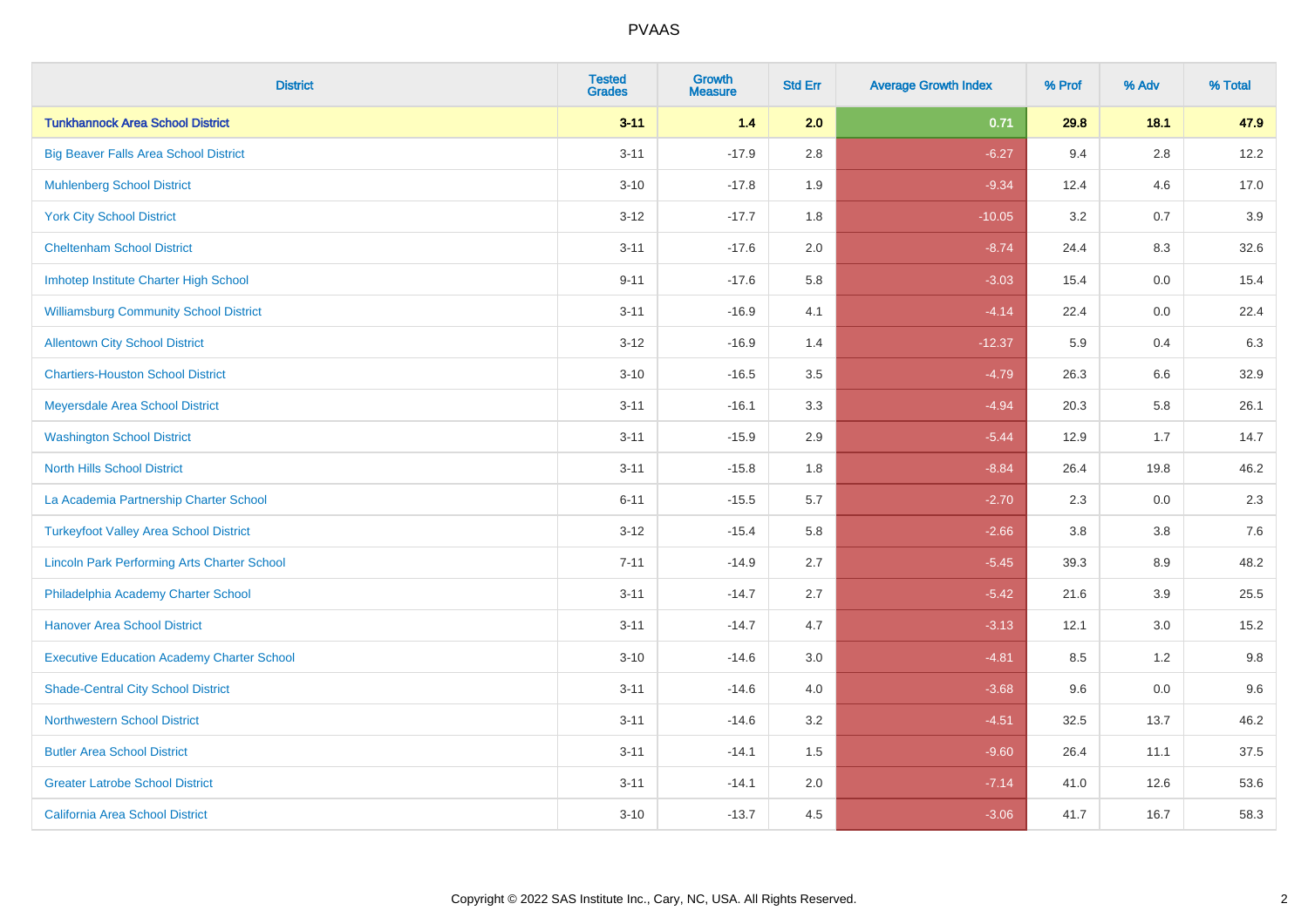| <b>District</b>                                | <b>Tested</b><br><b>Grades</b> | <b>Growth</b><br><b>Measure</b> | <b>Std Err</b> | <b>Average Growth Index</b> | % Prof | % Adv   | % Total |
|------------------------------------------------|--------------------------------|---------------------------------|----------------|-----------------------------|--------|---------|---------|
| <b>Tunkhannock Area School District</b>        | $3 - 11$                       | $1.4$                           | 2.0            | 0.71                        | 29.8   | 18.1    | 47.9    |
| <b>New Castle Area School District</b>         | $3 - 12$                       | $-13.6$                         | 2.3            | $-5.99$                     | 17.6   | $2.0\,$ | 19.5    |
| <b>Central Fulton School District</b>          | $3 - 11$                       | $-13.3$                         | 3.2            | $-4.20$                     | 18.1   | 9.7     | 27.8    |
| <b>Panther Valley School District</b>          | $3-12$                         | $-13.3$                         | 3.2            | $-4.10$                     | 31.5   | 4.1     | 35.6    |
| <b>Greenville Area School District</b>         | $3 - 11$                       | $-13.2$                         | 3.0            | $-4.45$                     | 32.1   | 4.6     | 36.7    |
| Morrisville Borough School District            | $3 - 11$                       | $-13.1$                         | 3.7            | $-3.52$                     | 4.9    | 1.6     | 6.6     |
| <b>Tussey Mountain School District</b>         | $3 - 12$                       | $-13.0$                         | 3.3            | $-3.93$                     | 11.1   | 3.2     | 14.3    |
| <b>Riverview School District</b>               | $3 - 11$                       | $-13.0$                         | 4.0            | $-3.29$                     | 43.1   | 7.8     | 51.0    |
| <b>Pittsburgh School District</b>              | $3 - 11$                       | $-13.0$                         | 1.1            | $-12.25$                    | 16.1   | 6.5     | 22.6    |
| <b>Tacony Academy Charter School</b>           | $3 - 11$                       | $-12.9$                         | 3.3            | $-3.90$                     | 8.6    | 1.4     | 10.0    |
| <b>Central Cambria School District</b>         | $3 - 11$                       | $-12.7$                         | 2.3            | $-5.61$                     | 19.4   | 7.4     | 26.9    |
| <b>Neshannock Township School District</b>     | $3 - 10$                       | $-12.5$                         | 2.7            | $-4.73$                     | 29.0   | 13.0    | 42.0    |
| <b>Ellwood City Area School District</b>       | $3 - 11$                       | $-12.5$                         | 3.1            | $-4.00$                     | 26.7   | 8.7     | 35.4    |
| <b>Southmoreland School District</b>           | $3 - 11$                       | $-12.5$                         | 3.1            | $-4.04$                     | 33.3   | 15.5    | 48.8    |
| <b>Wilkes-Barre Area School District</b>       | $3 - 11$                       | $-12.4$                         | 2.4            | $-5.18$                     | 14.2   | 3.7     | 17.9    |
| <b>Hanover Public School District</b>          | $3 - 11$                       | $-12.4$                         | 2.7            | $-4.50$                     | 22.7   | $6.2\,$ | 28.9    |
| <b>Girard School District</b>                  | $3 - 11$                       | $-12.3$                         | 2.6            | $-4.76$                     | 29.7   | 18.9    | 48.6    |
| <b>Dunmore School District</b>                 | $3 - 11$                       | $-12.2$                         | 2.7            | $-4.51$                     | 15.0   | 5.3     | 20.4    |
| <b>Mcguffey School District</b>                | $3 - 11$                       | $-12.1$                         | 3.0            | $-4.06$                     | 12.8   | 5.9     | 18.6    |
| Jefferson-Morgan School District               | $3 - 10$                       | $-12.0$                         | 3.9            | $-3.09$                     | 28.6   | 6.1     | 34.7    |
| <b>West Mifflin Area School District</b>       | $3-12$                         | $-11.9$                         | 2.5            | $-4.77$                     | 15.9   | 4.0     | 19.9    |
| <b>Windber Area School District</b>            | $3 - 11$                       | $-11.9$                         | 3.0            | $-3.94$                     | 41.0   | 10.3    | 51.3    |
| Lehigh Valley Charter High School For The Arts | $9 - 10$                       | $-11.8$                         | 2.5            | $-4.76$                     | 28.9   | 5.7     | 34.6    |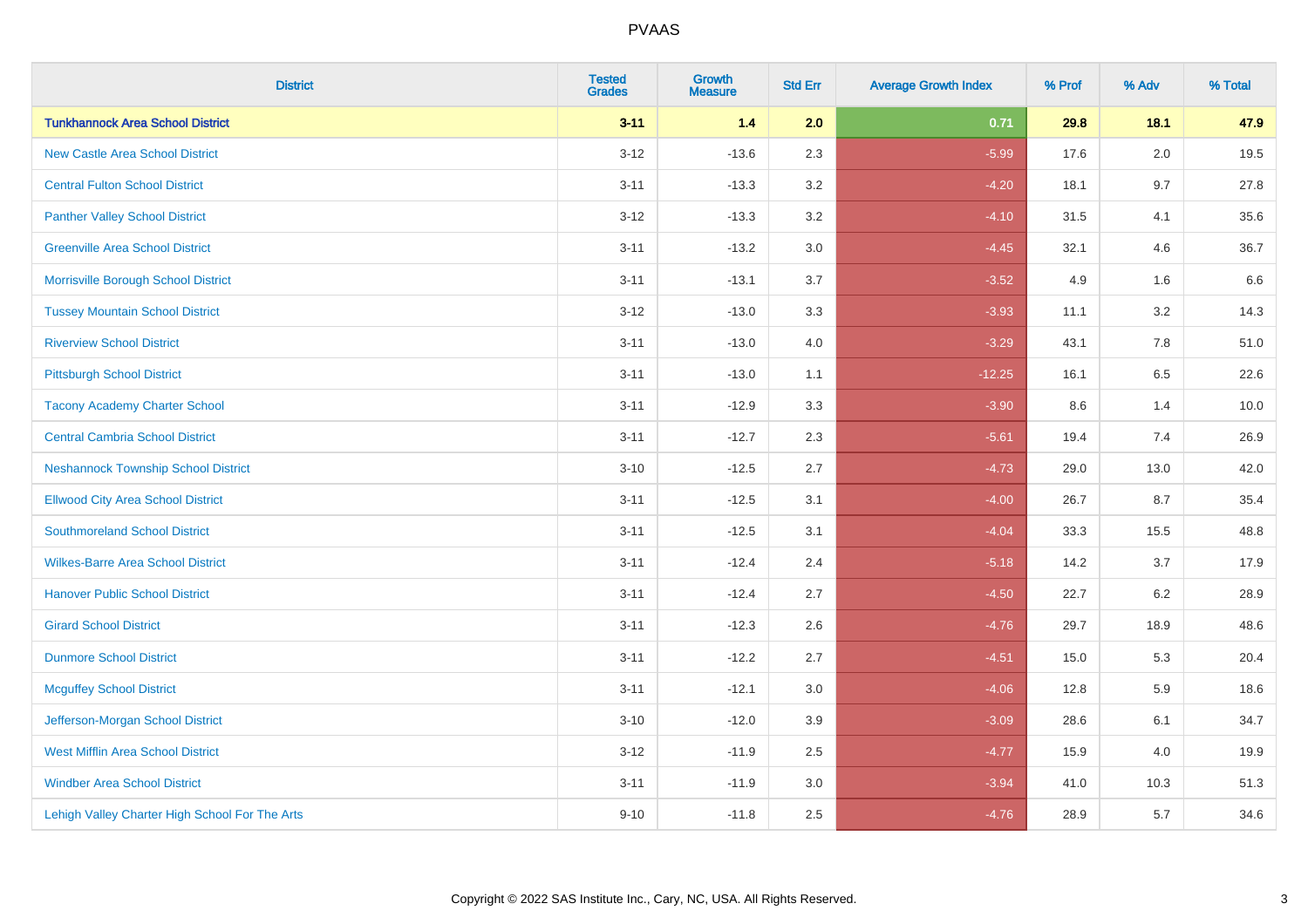| <b>District</b>                               | <b>Tested</b><br><b>Grades</b> | <b>Growth</b><br><b>Measure</b> | <b>Std Err</b> | <b>Average Growth Index</b> | % Prof | % Adv   | % Total |
|-----------------------------------------------|--------------------------------|---------------------------------|----------------|-----------------------------|--------|---------|---------|
| <b>Tunkhannock Area School District</b>       | $3 - 11$                       | 1.4                             | 2.0            | 0.71                        | 29.8   | 18.1    | 47.9    |
| <b>Derry Area School District</b>             | $3 - 11$                       | $-11.8$                         | 2.6            | $-4.53$                     | 34.8   | 6.1     | 40.9    |
| <b>Moniteau School District</b>               | $3 - 11$                       | $-11.8$                         | 2.9            | $-4.07$                     | 22.6   | $5.0\,$ | 27.6    |
| Jefferson County-Dubois AVTS                  | $9 - 11$                       | $-11.7$                         | 3.1            | $-3.72$                     | 17.6   | 2.8     | 20.4    |
| <b>Williamsport Area School District</b>      | $3 - 11$                       | $-11.7$                         | 1.4            | $-8.29$                     | 18.2   | 10.5    | 28.7    |
| <b>Forbes Road School District</b>            | $3 - 11$                       | $-11.5$                         | 4.7            | $-2.43$                     | 23.1   | 10.3    | 33.3    |
| <b>Old Forge School District</b>              | $3 - 12$                       | $-11.3$                         | 3.1            | $-3.62$                     | 28.6   | 13.2    | 41.8    |
| <b>Burgettstown Area School District</b>      | $3 - 11$                       | $-11.2$                         | 3.2            | $-3.46$                     | 16.0   | 2.7     | 18.7    |
| <b>Mid Valley School District</b>             | $3 - 10$                       | $-11.1$                         | 2.7            | $-4.07$                     | 28.3   | 8.1     | 36.4    |
| Lackawanna Trail School District              | $3 - 10$                       | $-11.0$                         | 3.3            | $-3.35$                     | 13.1   | 18.0    | 31.2    |
| <b>York Co School Of Technology</b>           | $9 - 12$                       | $-10.9$                         | 1.6            | $-6.79$                     | 22.6   | 4.0     | 26.6    |
| <b>East Lycoming School District</b>          | $3 - 11$                       | $-10.9$                         | 2.1            | $-5.08$                     | 22.5   | 8.2     | 30.8    |
| Jim Thorpe Area School District               | $3 - 11$                       | $-10.9$                         | 2.4            | $-4.48$                     | 19.5   | 6.0     | 25.5    |
| <b>Ligonier Valley School District</b>        | $3 - 11$                       | $-10.8$                         | 3.1            | $-3.43$                     | 34.1   | 5.8     | 39.9    |
| <b>General Mclane School District</b>         | $3 - 11$                       | $-10.7$                         | 2.4            | $-4.40$                     | 34.0   | 15.6    | 49.6    |
| <b>Mohawk Area School District</b>            | $3 - 11$                       | $-10.5$                         | 2.8            | $-3.75$                     | 35.1   | 10.6    | 45.7    |
| <b>Kennett Consolidated School District</b>   | $3 - 11$                       | $-10.4$                         | 1.7            | $-6.27$                     | 28.7   | 14.0    | 42.7    |
| <b>Commodore Perry School District</b>        | $3 - 11$                       | $-10.4$                         | 4.5            | $-2.30$                     | 29.4   | 5.9     | 35.3    |
| <b>Hempfield Area School District</b>         | $3 - 12$                       | $-10.2$                         | 1.6            | $-6.37$                     | 28.1   | 19.2    | 47.3    |
| <b>Scranton School District</b>               | $3 - 12$                       | $-10.1$                         | 2.5            | $-4.04$                     | 20.0   | 7.7     | 27.7    |
| <b>Milton Area School District</b>            | $3 - 11$                       | $-10.1$                         | 2.5            | $-4.04$                     | 23.0   | 11.3    | 34.2    |
| <b>Lancaster School District</b>              | $3 - 12$                       | $-10.0$                         | 1.4            | $-7.22$                     | 9.0    | 3.9     | 12.8    |
| <b>Clarion-Limestone Area School District</b> | $3-12$                         | $-10.0$                         | 3.6            | $-2.76$                     | 28.3   | 20.0    | 48.3    |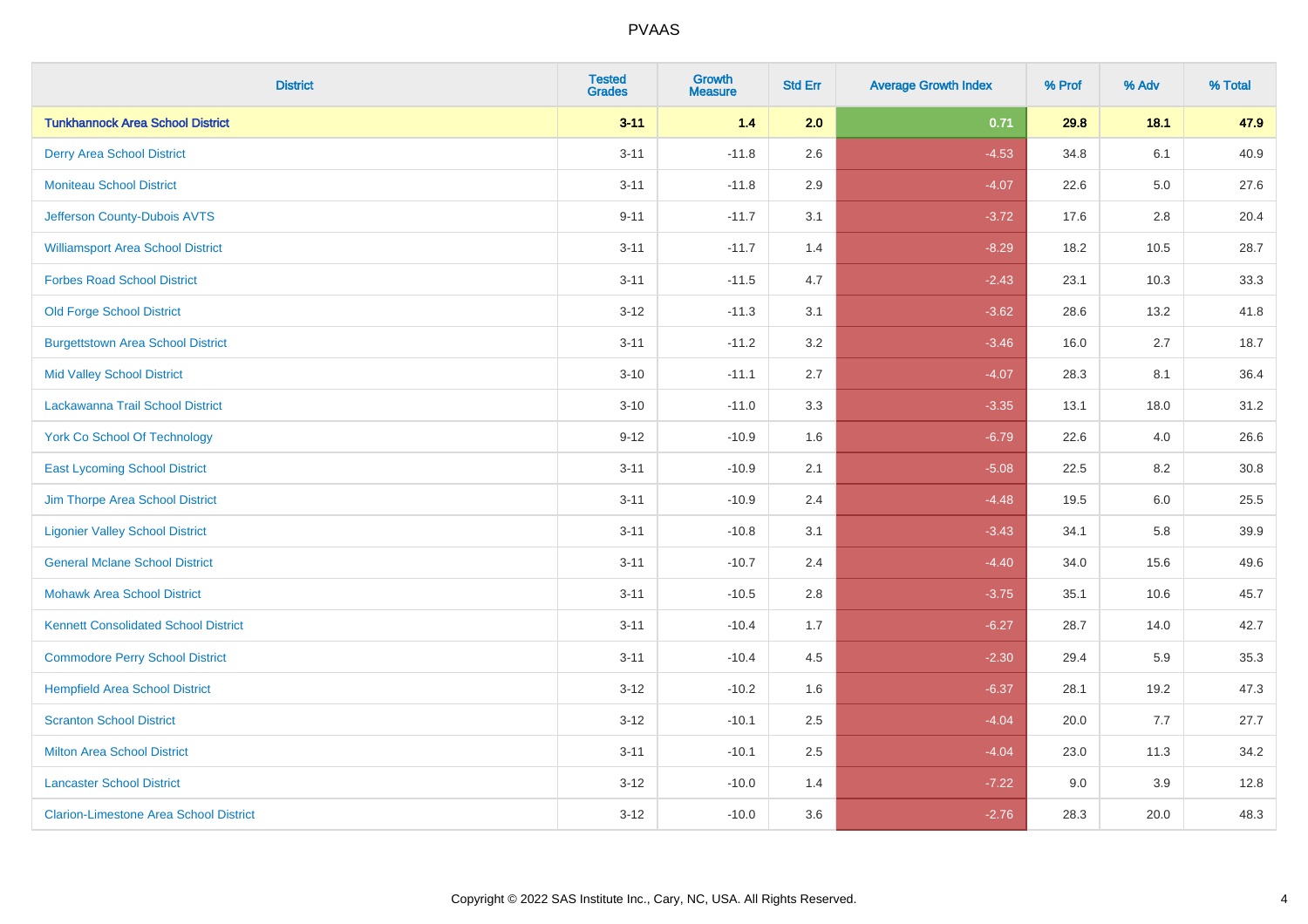| <b>District</b>                                | <b>Tested</b><br><b>Grades</b> | <b>Growth</b><br><b>Measure</b> | <b>Std Err</b> | <b>Average Growth Index</b> | % Prof | % Adv | % Total |
|------------------------------------------------|--------------------------------|---------------------------------|----------------|-----------------------------|--------|-------|---------|
| <b>Tunkhannock Area School District</b>        | $3 - 11$                       | 1.4                             | 2.0            | 0.71                        | 29.8   | 18.1  | 47.9    |
| <b>Deer Lakes School District</b>              | $3 - 11$                       | $-10.0$                         | 2.5            | $-4.02$                     | 27.7   | 9.9   | 37.6    |
| <b>Lawrence County CTC</b>                     | $10 - 11$                      | $-9.8$                          | 3.7            | $-2.68$                     | 7.3    | 0.0   | 7.3     |
| <b>Big Spring School District</b>              | $3 - 11$                       | $-9.8$                          | 2.3            | $-4.32$                     | 23.6   | 12.9  | 36.5    |
| <b>West York Area School District</b>          | $3 - 12$                       | $-9.8$                          | 2.7            | $-3.57$                     | 21.9   | 10.9  | 32.8    |
| <b>Mastery Charter School - Gratz Campus</b>   | $7 - 10$                       | $-9.5$                          | 4.6            | $-2.09$                     | 0.0    | 3.4   | 3.4     |
| Jamestown Area School District                 | $3 - 11$                       | $-9.5$                          | 4.1            | $-2.33$                     | 41.5   | 4.9   | 46.3    |
| <b>Antietam School District</b>                | $3 - 10$                       | $-9.5$                          | 3.7            | $-2.57$                     | 20.9   | 1.5   | 22.4    |
| <b>Coatesville Area School District</b>        | $3 - 11$                       | $-9.5$                          | 1.6            | $-5.81$                     | 12.8   | 3.3   | 16.2    |
| <b>Plum Borough School District</b>            | $3 - 11$                       | $-9.4$                          | 2.4            | $-3.98$                     | 32.9   | 27.4  | 60.4    |
| Insight PA Cyber Charter School                | $3 - 11$                       | $-9.4$                          | 5.8            | $-1.62$                     | 25.6   | 4.6   | 30.2    |
| <b>Western Beaver County School District</b>   | $3 - 11$                       | $-9.3$                          | 4.2            | $-2.20$                     | 45.1   | 3.9   | 49.0    |
| <b>Carbon Career &amp; Technical Institute</b> | $9 - 11$                       | $-9.3$                          | 3.2            | $-2.92$                     | 19.6   | 2.2   | 21.7    |
| <b>Chartiers Valley School District</b>        | $3 - 11$                       | $-9.1$                          | 2.1            | $-4.23$                     | 20.7   | 17.4  | 38.0    |
| <b>South Park School District</b>              | $3 - 11$                       | $-8.8$                          | 2.5            | $-3.46$                     | 28.1   | 17.0  | 45.2    |
| <b>Grove City Area School District</b>         | $3-12$                         | $-8.8$                          | 2.3            | $-3.89$                     | 25.6   | 16.4  | 42.0    |
| <b>Trinity Area School District</b>            | $3 - 11$                       | $-8.7$                          | 1.8            | $-4.87$                     | 20.9   | 9.8   | 30.8    |
| <b>Union City Area School District</b>         | $3 - 12$                       | $-8.7$                          | 3.3            | $-2.59$                     | 29.7   | 10.9  | 40.6    |
| <b>Shanksville-Stonycreek School District</b>  | $3 - 10$                       | $-8.6$                          | 5.5            | $-1.55$                     | 17.6   | 23.5  | 41.2    |
| Southern Columbia Area School District         | $3 - 11$                       | $-8.5$                          | 3.0            | $-2.83$                     | 30.5   | 12.8  | 43.3    |
| <b>Interboro School District</b>               | $3 - 12$                       | $-8.4$                          | 2.0            | $-4.27$                     | 27.6   | 6.4   | 34.1    |
| <b>Montoursville Area School District</b>      | $3 - 12$                       | $-8.4$                          | 2.6            | $-3.17$                     | 38.8   | 18.2  | 57.0    |
| Salisbury-Elk Lick School District             | $3 - 11$                       | $-8.4$                          | 5.8            | $-1.45$                     | 33.3   | 5.6   | 38.9    |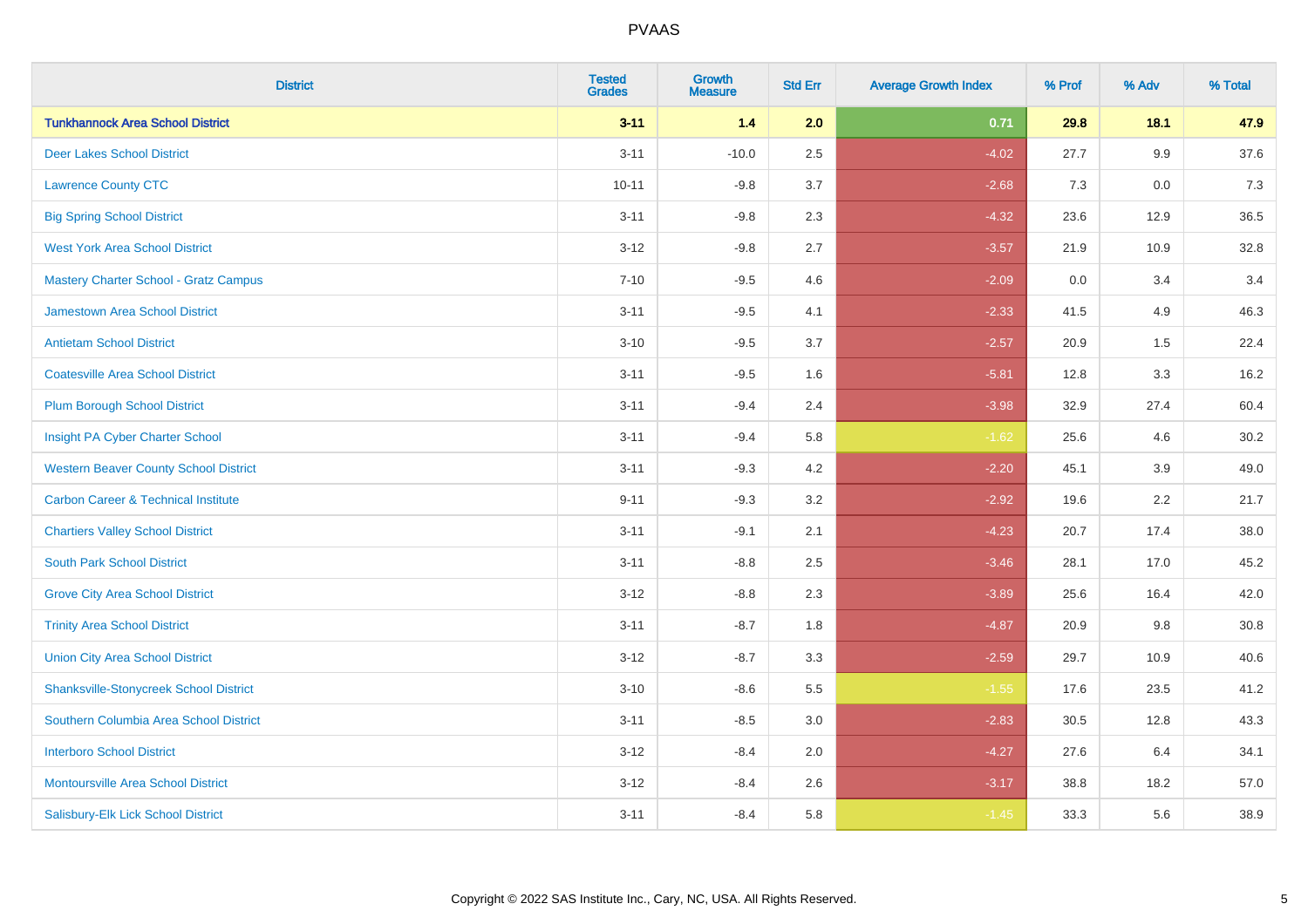| <b>District</b>                               | <b>Tested</b><br><b>Grades</b> | <b>Growth</b><br><b>Measure</b> | <b>Std Err</b> | <b>Average Growth Index</b> | % Prof | % Adv | % Total |
|-----------------------------------------------|--------------------------------|---------------------------------|----------------|-----------------------------|--------|-------|---------|
| <b>Tunkhannock Area School District</b>       | $3 - 11$                       | 1.4                             | 2.0            | 0.71                        | 29.8   | 18.1  | 47.9    |
| <b>Shikellamy School District</b>             | $3 - 10$                       | $-8.3$                          | 2.4            | $-3.42$                     | 20.8   | 18.5  | 39.2    |
| <b>Achievement House Charter School</b>       | $7 - 11$                       | $-8.2$                          | 3.6            | $-2.28$                     | 16.7   | 2.8   | 19.4    |
| <b>Pittston Area School District</b>          | $3 - 11$                       | $-8.2$                          | 2.2            | $-3.75$                     | 26.7   | 14.8  | 41.5    |
| <b>West Greene School District</b>            | $3 - 11$                       | $-8.1$                          | 3.9            | $-2.08$                     | 31.0   | 11.9  | 42.9    |
| Boys Latin Of Philadelphia Charter School     | $6 - 12$                       | $-8.0$                          | 2.7            | $-3.02$                     | 1.4    | 0.0   | 1.4     |
| <b>Jenkintown School District</b>             | $3 - 11$                       | $-7.9$                          | 4.1            | $-1.92$                     | 34.1   | 27.3  | 61.4    |
| <b>Mount Carmel Area School District</b>      | $3 - 11$                       | $-7.9$                          | 2.3            | $-3.38$                     | 18.2   | 4.4   | 22.6    |
| Philadelphia City School District             | $3 - 12$                       | $-7.8$                          | 0.6            | $-13.43$                    | 16.4   | 6.5   | 22.9    |
| <b>Somerset Area School District</b>          | $3 - 11$                       | $-7.6$                          | 2.4            | $-3.17$                     | 21.0   | 14.5  | 35.5    |
| Octorara Area School District                 | $3 - 11$                       | $-7.5$                          | 3.2            | $-2.35$                     | 26.1   | 17.0  | 43.2    |
| <b>Redbank Valley School District</b>         | $3 - 11$                       | $-7.5$                          | 3.1            | $-2.41$                     | 12.4   | 10.6  | 23.1    |
| <b>Blairsville-Saltsburg School District</b>  | $3 - 11$                       | $-7.5$                          | 2.8            | $-2.67$                     | 20.1   | 8.2   | 28.3    |
| <b>Bristol Township School District</b>       | $3 - 11$                       | $-7.4$                          | 1.4            | $-5.32$                     | 13.8   | 4.6   | 18.4    |
| <b>West Middlesex Area School District</b>    | $3 - 10$                       | $-7.4$                          | 3.5            | $-2.11$                     | 32.0   | 9.6   | 41.6    |
| Lincoln Leadership Academy Charter School     | $3 - 12$                       | $-7.4$                          | 3.7            | $-1.99$                     | 6.4    | 2.1   | 8.5     |
| Catasauqua Area School District               | $3 - 12$                       | $-7.3$                          | 2.8            | $-2.58$                     | 27.1   | 11.2  | 38.3    |
| <b>Innovative Arts Academy Charter School</b> | $6 - 11$                       | $-7.2$                          | 2.5            | $-2.83$                     | 2.0    | 0.0   | 2.0     |
| <b>Keystone Oaks School District</b>          | $3 - 11$                       | $-7.2$                          | 2.3            | $-3.14$                     | 30.0   | 11.1  | 41.0    |
| Karns City Area School District               | $3 - 11$                       | $-7.2$                          | 2.6            | $-2.71$                     | 26.4   | 20.8  | 47.2    |
| <b>Columbia-Montour AVTS</b>                  | $9 - 10$                       | $-7.1$                          | 2.8            | $-2.52$                     | 19.5   | 3.2   | 22.7    |
| <b>Carmichaels Area School District</b>       | $3 - 10$                       | $-7.0$                          | 3.1            | $-2.30$                     | 17.8   | 9.6   | 27.4    |
| <b>Sto-Rox School District</b>                | $3 - 10$                       | $-7.0$                          | 3.5            | $-1.99$                     | 3.2    | 0.0   | 3.2     |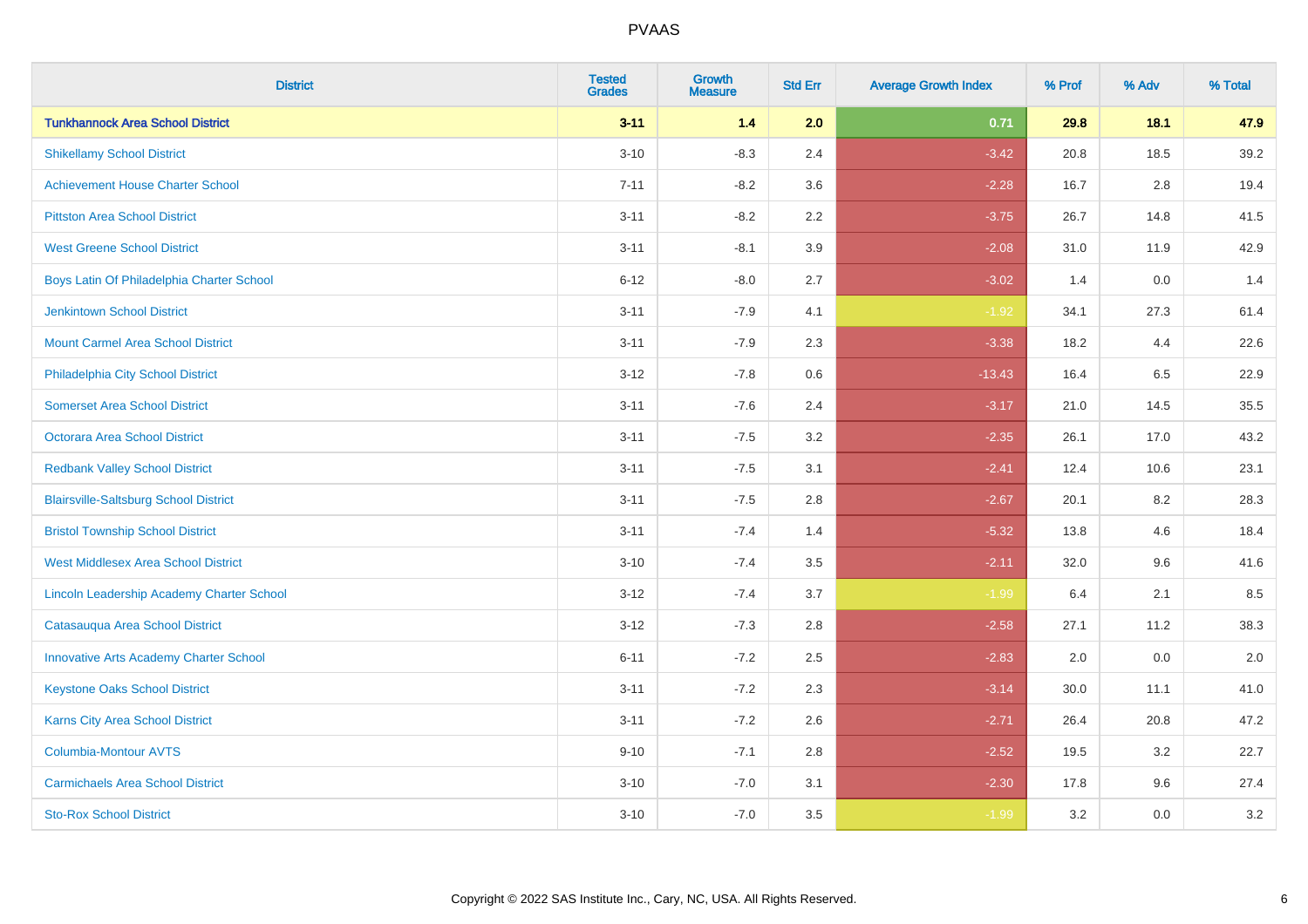| <b>District</b>                                        | <b>Tested</b><br><b>Grades</b> | <b>Growth</b><br><b>Measure</b> | <b>Std Err</b> | <b>Average Growth Index</b> | % Prof | % Adv | % Total  |
|--------------------------------------------------------|--------------------------------|---------------------------------|----------------|-----------------------------|--------|-------|----------|
| <b>Tunkhannock Area School District</b>                | $3 - 11$                       | $1.4$                           | 2.0            | 0.71                        | 29.8   | 18.1  | 47.9     |
| <b>Berwick Area School District</b>                    | $3 - 11$                       | $-6.9$                          | 2.4            | $-2.84$                     | 22.3   | 11.5  | 33.8     |
| <b>Richland School District</b>                        | $3 - 11$                       | $-6.9$                          | 2.6            | $-2.63$                     | 40.1   | 20.9  | 61.0     |
| <b>Greensburg Salem School District</b>                | $3 - 11$                       | $-6.9$                          | 2.2            | $-3.06$                     | 30.3   | 13.3  | 43.6     |
| <b>Corry Area School District</b>                      | $3 - 11$                       | $-6.8$                          | 2.3            | $-3.01$                     | 24.0   | 8.8   | 32.8     |
| <b>Greater Nanticoke Area School District</b>          | $3 - 12$                       | $-6.8$                          | 2.6            | $-2.58$                     | 15.2   | 8.9   | 24.1     |
| Millersburg Area School District                       | $3 - 11$                       | $-6.6$                          | 3.4            | $-1.92$                     | 24.1   | 10.3  | 34.5     |
| <b>Sharon City School District</b>                     | $3 - 11$                       | $-6.5$                          | 2.3            | $-2.79$                     | 13.1   | 5.0   | 18.1     |
| <b>Keystone Education Center Charter School</b>        | $3 - 12$                       | $-6.5$                          | 5.1            | $-1.28$                     | 0.0    | 0.0   | $0.0\,$  |
| <b>Union Area School District</b>                      | $3 - 11$                       | $-6.5$                          | 3.8            | $-1.70$                     | 30.6   | 12.2  | 42.9     |
| Perseus House Charter School Of Excellence             | $6 - 11$                       | $-6.4$                          | 2.6            | $-2.50$                     | 0.9    | 0.0   | 0.9      |
| <b>East Allegheny School District</b>                  | $3 - 11$                       | $-6.4$                          | 3.0            | $-2.11$                     | 21.0   | 7.4   | 28.4     |
| <b>Conemaugh Valley School District</b>                | $3 - 12$                       | $-6.3$                          | 4.1            | $-1.54$                     | 23.7   | 5.1   | 28.8     |
| <b>Wellsboro Area School District</b>                  | $3 - 11$                       | $-6.3$                          | 3.0            | $-2.08$                     | 24.4   | 13.4  | 37.8     |
| <b>Freedom Area School District</b>                    | $3 - 11$                       | $-6.3$                          | 3.1            | $-2.04$                     | 22.9   | 8.4   | 31.3     |
| <b>Riverside School District</b>                       | $3 - 11$                       | $-6.2$                          | 2.7            | $-2.33$                     | 20.8   | 17.0  | 37.7     |
| <b>Environmental Charter School At Frick Park</b>      | $3-9$                          | $-6.2$                          | 3.7            | $-1.67$                     | 25.9   | 3.4   | 29.3     |
| <b>Avonworth School District</b>                       | $3 - 10$                       | $-6.2$                          | 2.3            | $-2.68$                     | 35.9   | 14.1  | $50.0\,$ |
| <b>Eastern York School District</b>                    | $3 - 11$                       | $-6.2$                          | 2.3            | $-2.70$                     | 27.8   | 18.5  | 46.4     |
| <b>Chester Charter Scholars Academy Charter School</b> | $3-12$                         | $-6.2$                          | 3.3            | $-1.88$                     | 2.2    | 0.0   | 2.2      |
| <b>Yough School District</b>                           | $3 - 10$                       | $-6.2$                          | 2.7            | $-2.27$                     | 28.9   | 8.8   | 37.7     |
| <b>Cambria Heights School District</b>                 | $3 - 10$                       | $-6.2$                          | 2.9            | $-2.11$                     | 25.0   | 13.0  | 38.0     |
| <b>Ridgway Area School District</b>                    | $3 - 11$                       | $-6.1$                          | 4.0            | $-1.53$                     | 42.2   | 15.6  | 57.8     |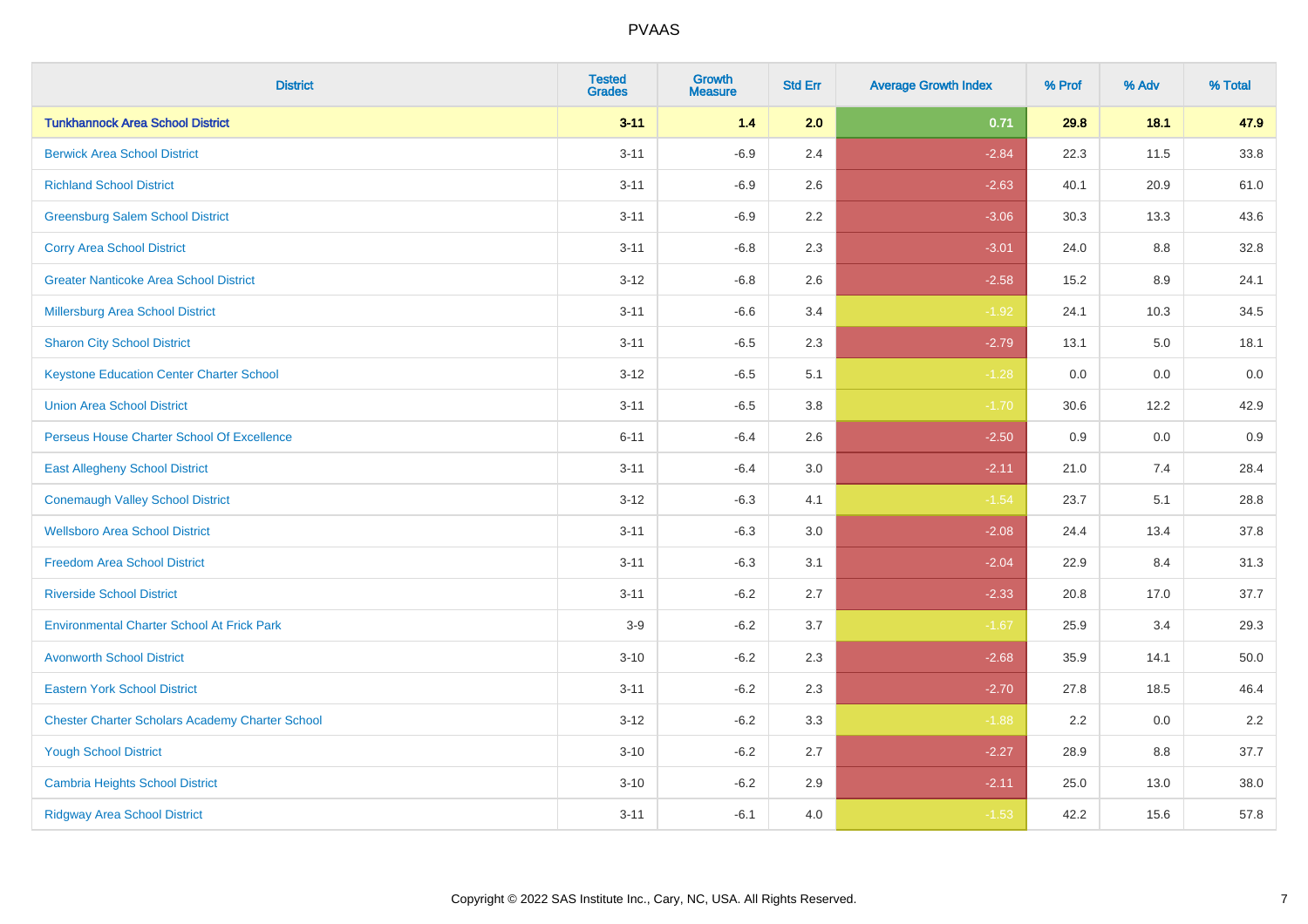| <b>District</b>                                 | <b>Tested</b><br><b>Grades</b> | <b>Growth</b><br><b>Measure</b> | <b>Std Err</b> | <b>Average Growth Index</b> | % Prof | % Adv   | % Total |
|-------------------------------------------------|--------------------------------|---------------------------------|----------------|-----------------------------|--------|---------|---------|
| <b>Tunkhannock Area School District</b>         | $3 - 11$                       | $1.4$                           | 2.0            | 0.71                        | 29.8   | 18.1    | 47.9    |
| <b>Montour School District</b>                  | $3 - 11$                       | $-6.1$                          | 2.1            | $-2.95$                     | 31.8   | 23.6    | 55.3    |
| <b>Elk Lake School District</b>                 | $3 - 11$                       | $-6.1$                          | 2.9            | $-2.12$                     | 26.3   | 11.6    | 37.9    |
| Mifflinburg Area School District                | $3 - 11$                       | $-6.0$                          | 2.1            | $-2.87$                     | 32.7   | 13.3    | 46.0    |
| <b>Gettysburg Area School District</b>          | $3 - 11$                       | $-6.0$                          | 2.0            | $-3.02$                     | 28.8   | 19.6    | 48.5    |
| <b>Westinghouse Arts Academy Charter School</b> | $9 - 10$                       | $-6.0$                          | 3.3            | $-1.81$                     | 20.2   | $8.9\,$ | 29.1    |
| Southern Huntingdon County School District      | $3 - 11$                       | $-5.9$                          | 3.4            | $-1.76$                     | 32.8   | 4.9     | 37.7    |
| Lehigh Valley Academy Regional Charter School   | $3 - 11$                       | $-5.9$                          | 3.0            | $-1.98$                     | 20.0   | 7.7     | 27.7    |
| <b>Susquenita School District</b>               | $3 - 11$                       | $-5.9$                          | 2.6            | $-2.28$                     | 30.6   | 13.9    | 44.4    |
| <b>Bristol Borough School District</b>          | $3 - 12$                       | $-5.9$                          | 2.9            | $-2.00$                     | 27.8   | 3.3     | 31.1    |
| New Kensington-Arnold School District           | $3 - 11$                       | $-5.8$                          | 3.2            | $-1.80$                     | 10.8   | 1.2     | 12.0    |
| <b>Montgomery Area School District</b>          | $3 - 11$                       | $-5.8$                          | 3.2            | $-1.83$                     | 25.0   | 11.5    | 36.5    |
| <b>Weatherly Area School District</b>           | $3 - 11$                       | $-5.8$                          | $4.0\,$        | $-1.44$                     | 32.1   | 8.9     | 41.1    |
| <b>Rochester Area School District</b>           | $3 - 11$                       | $-5.7$                          | 3.9            | $-1.45$                     | 14.9   | 2.1     | 17.0    |
| <b>Selinsgrove Area School District</b>         | $3 - 12$                       | $-5.7$                          | 2.1            | $-2.74$                     | 25.4   | 13.9    | 39.2    |
| <b>Harmony Area School District</b>             | $3 - 10$                       | $-5.7$                          | 5.0            | $-1.13$                     | 33.3   | $0.0\,$ | 33.3    |
| Mechanicsburg Area School District              | $3 - 11$                       | $-5.7$                          | 1.6            | $-3.48$                     | 35.1   | 16.0    | 51.2    |
| Renaissance Academy Charter School              | $3 - 11$                       | $-5.6$                          | 3.1            | $-1.79$                     | 28.4   | 18.5    | 46.9    |
| <b>City CHS</b>                                 | $10 - 11$                      | $-5.6$                          | 2.4            | $-2.34$                     | 15.9   | 1.5     | 17.4    |
| <b>Millville Area School District</b>           | $3 - 12$                       | $-5.6$                          | 4.4            | $-1.26$                     | 31.4   | 11.4    | 42.9    |
| <b>Chambersburg Area School District</b>        | $3 - 11$                       | $-5.6$                          | 1.3            | $-4.42$                     | 24.2   | 15.2    | 39.4    |
| <b>Wyoming Valley West School District</b>      | $3 - 11$                       | $-5.5$                          | 2.3            | $-2.38$                     | 22.2   | 9.2     | 31.4    |
| <b>Elizabeth Forward School District</b>        | $3 - 11$                       | $-5.5$                          | 2.5            | $-2.25$                     | 32.2   | 12.8    | 45.0    |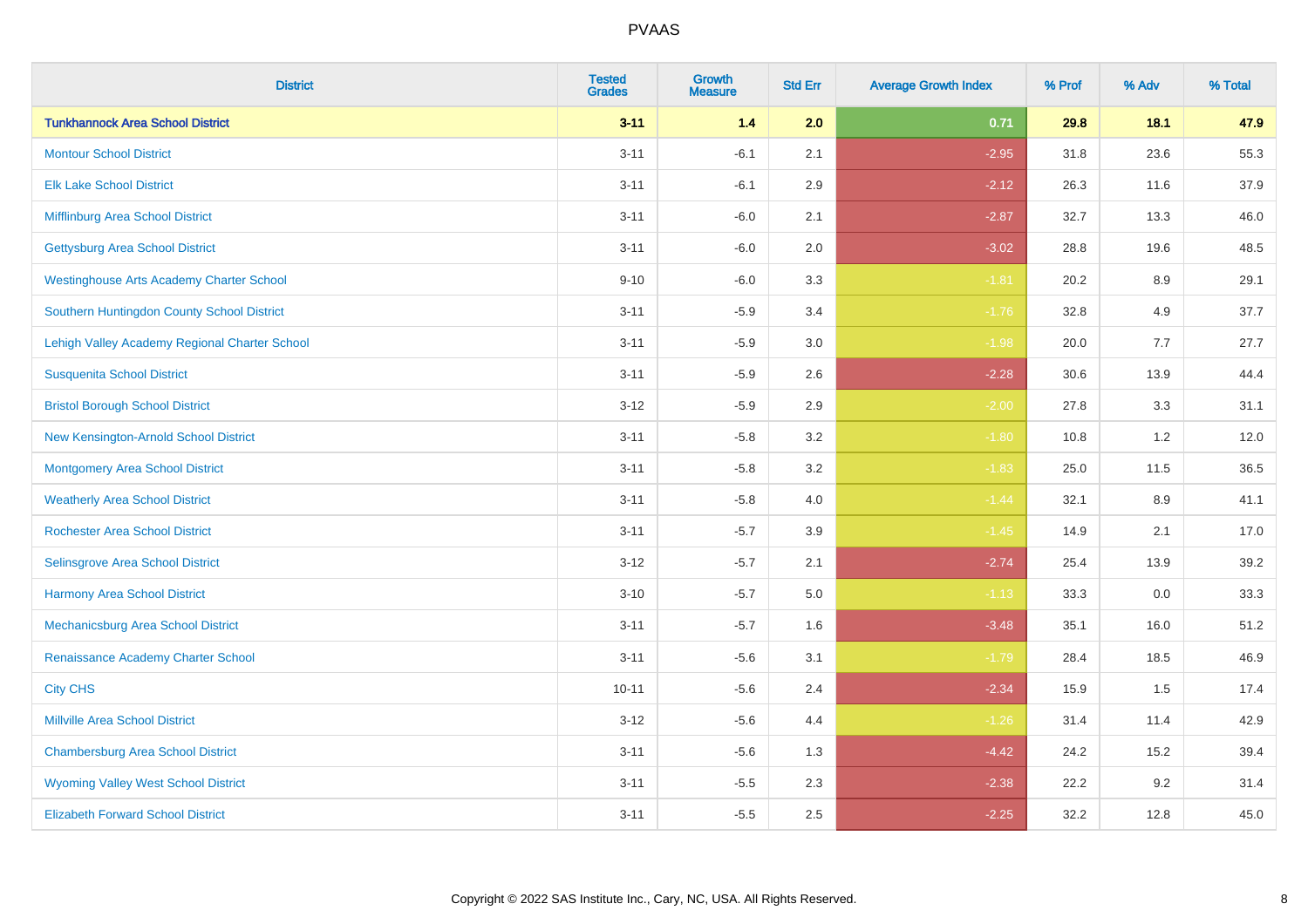| <b>District</b>                                                       | <b>Tested</b><br><b>Grades</b> | Growth<br><b>Measure</b> | <b>Std Err</b> | <b>Average Growth Index</b> | % Prof | % Adv | % Total |
|-----------------------------------------------------------------------|--------------------------------|--------------------------|----------------|-----------------------------|--------|-------|---------|
| <b>Tunkhannock Area School District</b>                               | $3 - 11$                       | 1.4                      | 2.0            | 0.71                        | 29.8   | 18.1  | 47.9    |
| <b>Wyoming Area School District</b>                                   | $3 - 10$                       | $-5.5$                   | 2.5            | $-2.21$                     | 32.0   | 9.6   | 41.6    |
| <b>Baldwin-Whitehall School District</b>                              | $3 - 11$                       | $-5.5$                   | 1.9            | $-2.93$                     | 32.0   | 14.7  | 46.7    |
| <b>Riverside Beaver County School District</b>                        | $3 - 11$                       | $-5.5$                   | 2.7            | $-2.03$                     | 35.8   | 23.2  | 59.0    |
| <b>Cornell School District</b>                                        | $3 - 11$                       | $-5.5$                   | 4.6            | $-1.20$                     | 11.3   | 3.2   | 14.5    |
| <b>Pottsgrove School District</b>                                     | $3 - 11$                       | $-5.5$                   | 2.0            | $-2.78$                     | 28.6   | 10.3  | 38.8    |
| <b>Mount Pleasant Area School District</b>                            | $3 - 11$                       | $-5.4$                   | 2.3            | $-2.37$                     | 33.3   | 8.7   | 42.0    |
| <b>North East School District</b>                                     | $3 - 11$                       | $-5.3$                   | 2.7            | $-1.97$                     | 31.7   | 24.8  | 56.4    |
| <b>Wissahickon School District</b>                                    | $3 - 10$                       | $-5.3$                   | 1.7            | $-3.14$                     | 27.5   | 29.0  | 56.6    |
| <b>Steelton-Highspire School District</b>                             | $3 - 11$                       | $-5.3$                   | 3.2            | $-1.65$                     | 13.9   | 0.0   | 13.9    |
| <b>Connellsville Area School District</b>                             | $3 - 11$                       | $-5.3$                   | 2.0            | $-2.67$                     | 24.2   | 5.0   | 29.1    |
| Schuylkill Haven Area School District                                 | $3 - 11$                       | $-5.3$                   | 2.7            | $-1.96$                     | 22.2   | 11.6  | 33.8    |
| <b>Central Dauphin School District</b>                                | $3 - 11$                       | $-5.2$                   | 1.2            | $-4.24$                     | 29.3   | 8.7   | 38.0    |
| <b>Carlisle Area School District</b>                                  | $3 - 11$                       | $-5.2$                   | 1.7            | $-2.99$                     | 28.0   | 19.3  | 47.3    |
| <b>Moshannon Valley School District</b>                               | $3 - 10$                       | $-5.1$                   | 4.6            | $-1.12$                     | 25.0   | 12.5  | 37.5    |
| <b>Southern Fulton School District</b>                                | $3 - 11$                       | $-5.1$                   | 4.0            | $-1.29$                     | 21.7   | 13.0  | 34.8    |
| Preparatory Charter School Of Mathematics, Science, Tech, And Careers | $9 - 10$                       | $-5.1$                   | 2.5            | $-2.03$                     | 6.3    | 1.4   | 7.7     |
| <b>Propel Charter School-Homestead</b>                                | $3 - 11$                       | $-5.0$                   | 3.9            | $-1.27$                     | 7.3    | 0.0   | 7.3     |
| <b>Northeast Bradford School District</b>                             | $3 - 10$                       | $-5.0$                   | 3.7            | $-1.35$                     | 30.6   | 4.8   | 35.5    |
| <b>Canon-Mcmillan School District</b>                                 | $3 - 11$                       | $-5.0$                   | 1.5            | $-3.25$                     | 30.8   | 28.5  | 59.3    |
| <b>Titusville Area School District</b>                                | $3 - 11$                       | $-5.0$                   | 2.5            | $-1.98$                     | 26.5   | 6.8   | 33.3    |
| <b>Cameron County School District</b>                                 | $3 - 12$                       | $-5.0$                   | 4.4            | $-1.12$                     | 34.9   | 4.8   | 39.7    |
| <b>Pottsville Area School District</b>                                | $3 - 12$                       | $-4.9$                   | 2.1            | $-2.36$                     | 21.8   | 7.9   | 29.6    |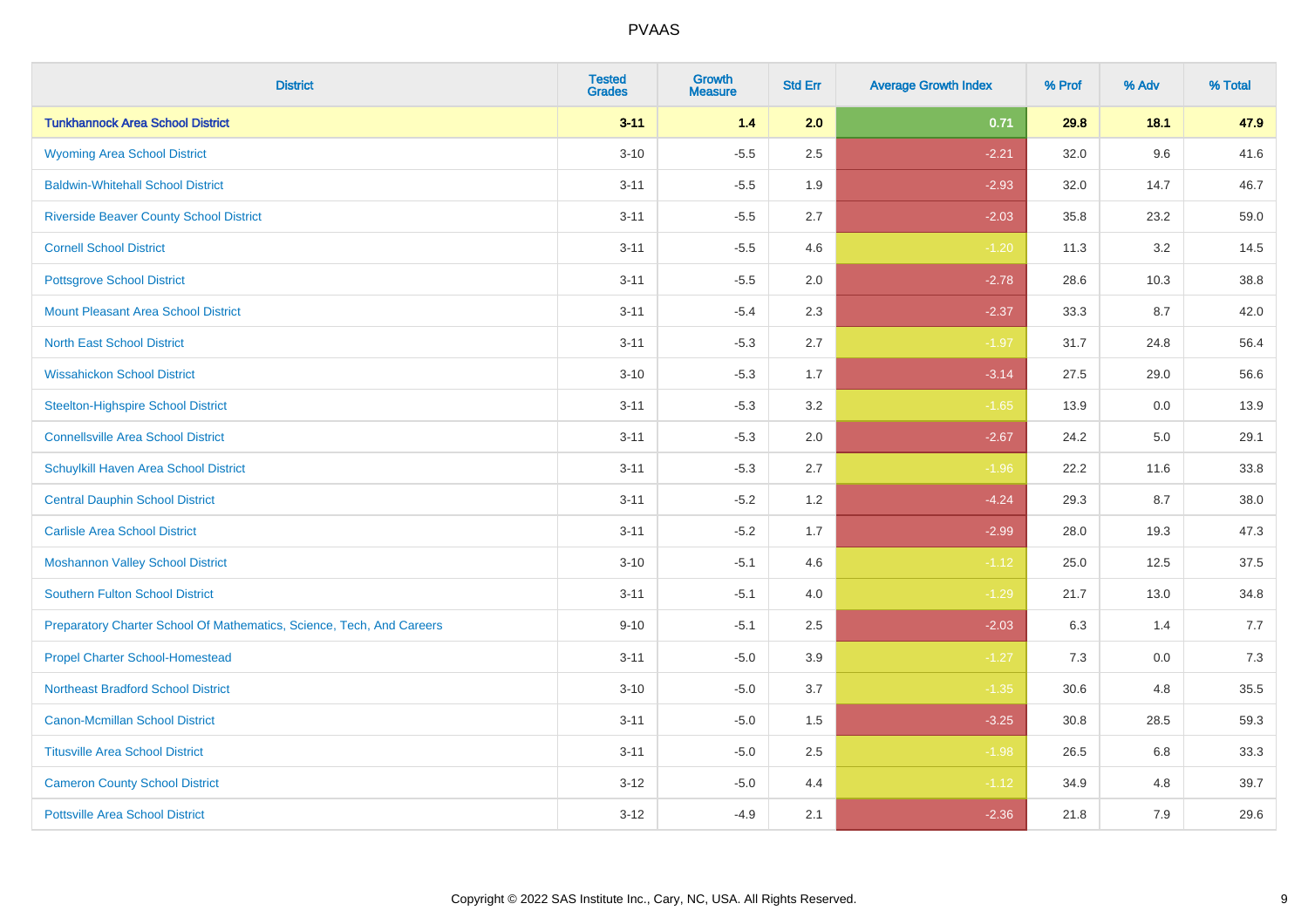| <b>District</b>                              | <b>Tested</b><br><b>Grades</b> | <b>Growth</b><br><b>Measure</b> | <b>Std Err</b> | <b>Average Growth Index</b> | % Prof | % Adv | % Total |
|----------------------------------------------|--------------------------------|---------------------------------|----------------|-----------------------------|--------|-------|---------|
| <b>Tunkhannock Area School District</b>      | $3 - 11$                       | $1.4$                           | 2.0            | 0.71                        | 29.8   | 18.1  | 47.9    |
| East Stroudsburg Area School District        | $3 - 11$                       | $-4.9$                          | 1.4            | $-3.38$                     | 22.7   | 12.5  | 35.2    |
| North Schuylkill School District             | $3 - 11$                       | $-4.7$                          | 2.2            | $-2.16$                     | 20.2   | 11.7  | 31.9    |
| <b>Troy Area School District</b>             | $3 - 10$                       | $-4.7$                          | 3.2            | $-1.46$                     | 22.8   | 16.5  | 39.2    |
| <b>Shenandoah Valley School District</b>     | $3 - 11$                       | $-4.5$                          | 3.5            | $-1.29$                     | 14.3   | 0.0   | 14.3    |
| <b>Susquehanna Community School District</b> | $3 - 11$                       | $-4.5$                          | 3.8            | $-1.19$                     | 31.9   | 8.8   | 40.7    |
| Penn Cambria School District                 | $3 - 11$                       | $-4.5$                          | 2.4            | $-1.86$                     | 27.3   | 15.8  | 43.2    |
| <b>Erie City School District</b>             | $3 - 12$                       | $-4.5$                          | 1.4            | $-3.09$                     | 13.4   | 6.7   | 20.1    |
| <b>Bethlehem Area School District</b>        | $3 - 11$                       | $-4.5$                          | 1.1            | $-3.91$                     | 20.4   | 11.3  | 31.7    |
| <b>Bethel Park School District</b>           | $3 - 11$                       | $-4.4$                          | 1.7            | $-2.62$                     | 40.1   | 27.3  | 67.4    |
| <b>Governor Mifflin School District</b>      | $3 - 11$                       | $-4.4$                          | 1.6            | $-2.69$                     | 30.3   | 7.7   | 38.0    |
| Pocono Mountain School District              | $3 - 12$                       | $-4.3$                          | 1.8            | $-2.43$                     | 35.5   | 17.1  | 52.6    |
| <b>Quakertown Community School District</b>  | $3 - 12$                       | $-4.3$                          | $1.5\,$        | $-2.79$                     | 33.8   | 20.1  | 53.8    |
| <b>Charleroi School District</b>             | $3 - 11$                       | $-4.3$                          | 2.7            | $-1.55$                     | 22.2   | 15.9  | 38.1    |
| <b>Woodland Hills School District</b>        | $3 - 12$                       | $-4.2$                          | 2.5            | $-1.66$                     | 10.1   | 1.4   | 11.5    |
| Urban Pathways 6-12 Charter School           | $6 - 11$                       | $-4.1$                          | 5.7            | $-0.72$                     | 0.0    | 0.0   | $0.0\,$ |
| Southern Lehigh School District              | $3 - 11$                       | $-4.1$                          | 2.1            | $-1.94$                     | 39.3   | 28.0  | 67.2    |
| <b>Kiski Area School District</b>            | $3 - 11$                       | $-4.0$                          | 2.0            | $-1.99$                     | 23.1   | 18.2  | 41.3    |
| <b>Towanda Area School District</b>          | $3 - 11$                       | $-4.0$                          | 2.6            | $-1.52$                     | 24.8   | 9.9   | 34.8    |
| <b>Valley Grove School District</b>          | $3 - 10$                       | $-4.0$                          | 5.5            | $-0.72$                     | 68.4   | 15.8  | 84.2    |
| <b>Springfield Township School District</b>  | $3 - 11$                       | $-3.9$                          | 3.1            | $-1.27$                     | 37.2   | 30.8  | 68.1    |
| <b>Monessen City School District</b>         | $3 - 10$                       | $-3.9$                          | 5.6            | $-0.69$                     | 21.0   | 10.5  | 31.6    |
| <b>Dauphin County Technical School</b>       | $9 - 11$                       | $-3.9$                          | 2.3            | $-1.67$                     | 18.3   | 11.1  | 29.3    |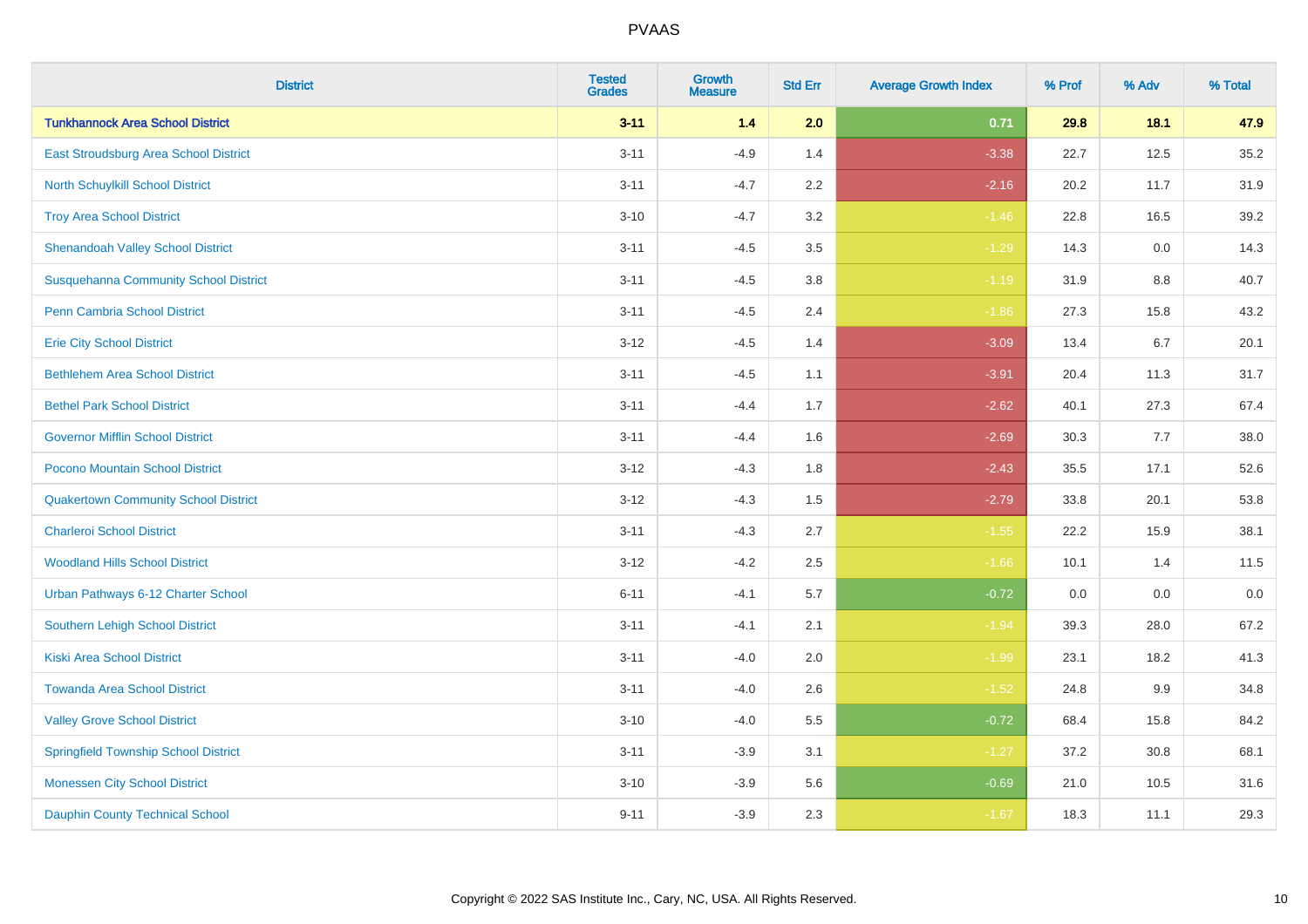| <b>District</b>                                         | <b>Tested</b><br><b>Grades</b> | <b>Growth</b><br><b>Measure</b> | <b>Std Err</b> | <b>Average Growth Index</b> | % Prof | % Adv   | % Total |
|---------------------------------------------------------|--------------------------------|---------------------------------|----------------|-----------------------------|--------|---------|---------|
| <b>Tunkhannock Area School District</b>                 | $3 - 11$                       | $1.4$                           | 2.0            | 0.71                        | 29.8   | 18.1    | 47.9    |
| <b>Slippery Rock Area School District</b>               | $3 - 11$                       | $-3.8$                          | 2.5            | $-1.56$                     | 30.8   | 21.9    | 52.7    |
| <b>Universal Audenried Charter School</b>               | $9 - 11$                       | $-3.8$                          | 2.5            | $-1.53$                     | 3.0    | 0.5     | 3.5     |
| <b>Laurel Highlands School District</b>                 | $3 - 11$                       | $-3.8$                          | 2.3            | $-1.63$                     | 20.9   | 14.6    | 35.4    |
| <b>Franklin Area School District</b>                    | $3 - 11$                       | $-3.7$                          | 2.6            | $-1.43$                     | 30.5   | 5.9     | 36.4    |
| <b>Parkland School District</b>                         | $3 - 11$                       | $-3.7$                          | 1.2            | $-3.17$                     | 31.4   | 30.6    | 62.0    |
| <b>Chester-Upland School District</b>                   | $3 - 11$                       | $-3.6$                          | 2.6            | $-1.38$                     | 1.6    | $0.0\,$ | 1.6     |
| <b>Sugar Valley Rural Charter School</b>                | $3 - 11$                       | $-3.6$                          | 3.7            | $-0.98$                     | 10.3   | 0.0     | 10.3    |
| <b>Owen J Roberts School District</b>                   | $3 - 11$                       | $-3.5$                          | 1.5            | $-2.27$                     | 36.8   | 24.4    | 61.2    |
| <b>Greater Johnstown School District</b>                | $3 - 11$                       | $-3.5$                          | 2.4            | $-1.45$                     | 10.3   | 1.3     | 11.5    |
| <b>Middletown Area School District</b>                  | $3 - 11$                       | $-3.4$                          | 2.4            | $-1.44$                     | 34.3   | 15.2    | 49.4    |
| <b>Propel Charter School-Montour</b>                    | $3 - 10$                       | $-3.4$                          | 3.6            | $-0.93$                     | 7.7    | 0.0     | 7.7     |
| <b>Mahanoy Area School District</b>                     | $3 - 10$                       | $-3.4$                          | 3.1            | $-1.07$                     | 21.4   | 8.6     | 30.0    |
| <b>Crestwood School District</b>                        | $3 - 11$                       | $-3.4$                          | 2.2            | $-1.52$                     | 33.1   | 21.7    | 54.9    |
| Center For Student Learning Charter School At Pennsbury | $6 - 12$                       | $-3.3$                          | 6.0            | $-0.55$                     | 23.1   | 0.0     | 23.1    |
| <b>Roberto Clemente Charter School</b>                  | $3 - 12$                       | $-3.3$                          | 4.1            | $-0.79$                     | 22.7   | 4.6     | 27.3    |
| <b>Pleasant Valley School District</b>                  | $3 - 11$                       | $-3.3$                          | 1.8            | $-1.80$                     | 28.5   | 10.4    | 39.0    |
| <b>Twin Valley School District</b>                      | $3 - 12$                       | $-3.2$                          | 1.9            | $-1.68$                     | 38.8   | 19.8    | 58.6    |
| <b>Northwest Area School District</b>                   | $3 - 10$                       | $-3.2$                          | 3.3            | $-0.97$                     | 30.4   | 13.0    | 43.5    |
| <b>Susq-Cyber Charter School</b>                        | $9 - 11$                       | $-3.2$                          | 5.8            | $-0.54$                     | 23.8   | 4.8     | 28.6    |
| <b>Oxford Area School District</b>                      | $3 - 11$                       | $-3.1$                          | 1.8            | $-1.77$                     | 27.5   | 14.5    | 42.0    |
| <b>Reynolds School District</b>                         | $3 - 10$                       | $-3.0$                          | 3.5            | $-0.87$                     | 27.3   | 9.1     | 36.4    |
| <b>KIPP Dubois Charter School</b>                       | $9 - 10$                       | $-3.0$                          | 3.1            | $-0.95$                     | 10.0   | 0.0     | 10.0    |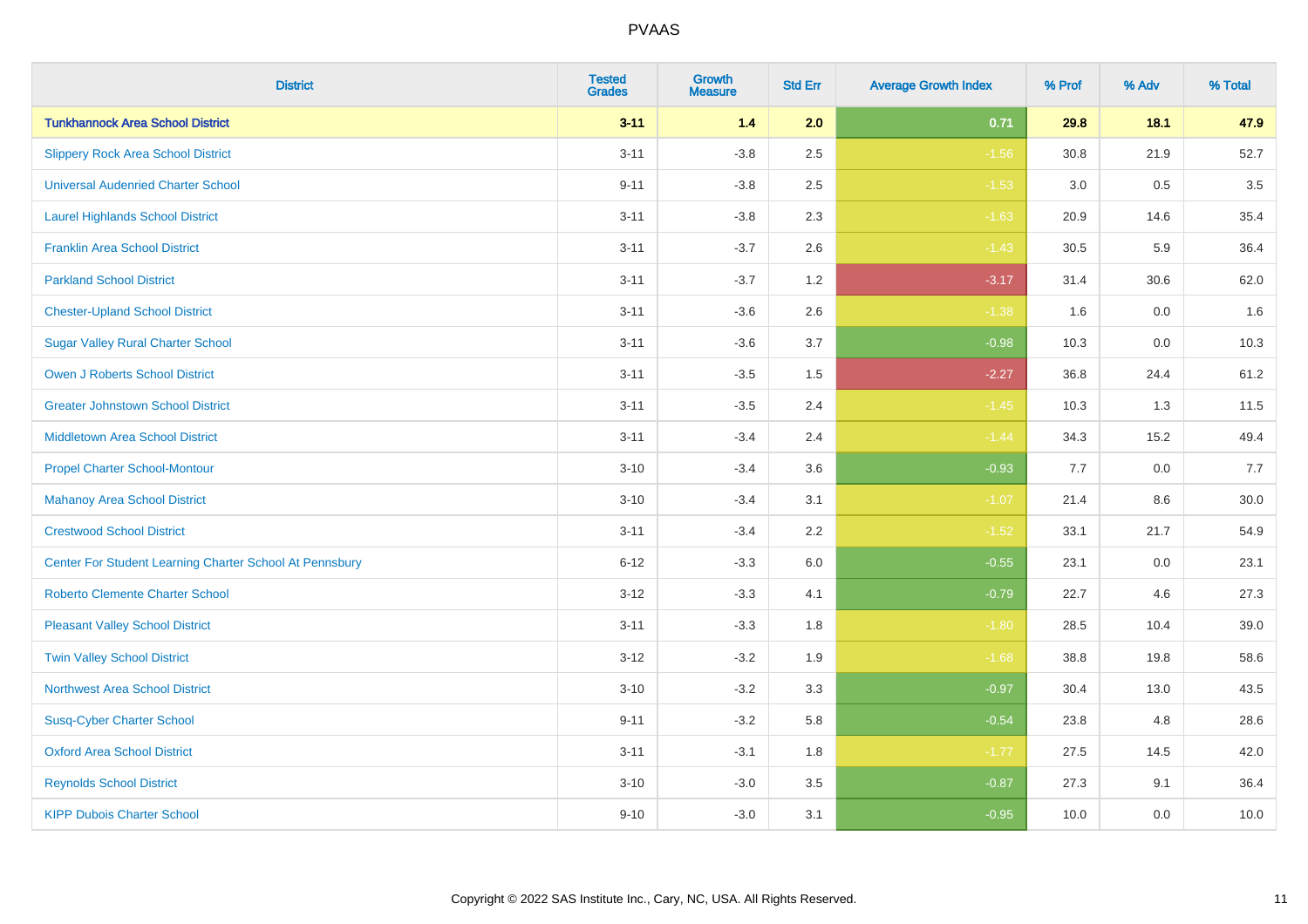| <b>District</b>                             | <b>Tested</b><br><b>Grades</b> | <b>Growth</b><br><b>Measure</b> | <b>Std Err</b> | <b>Average Growth Index</b> | % Prof | % Adv | % Total |
|---------------------------------------------|--------------------------------|---------------------------------|----------------|-----------------------------|--------|-------|---------|
| <b>Tunkhannock Area School District</b>     | $3 - 11$                       | 1.4                             | 2.0            | 0.71                        | 29.8   | 18.1  | 47.9    |
| <b>Northgate School District</b>            | $3 - 11$                       | $-3.0$                          | 3.4            | $-0.85$                     | 35.6   | 6.8   | 42.4    |
| <b>Beaver Area School District</b>          | $3 - 10$                       | $-3.0$                          | 2.5            | $-1.16$                     | 25.8   | 27.8  | 53.6    |
| <b>Minersville Area School District</b>     | $3 - 11$                       | $-2.9$                          | 3.4            | $-0.86$                     | 27.4   | 9.7   | 37.1    |
| <b>Boyertown Area School District</b>       | $3 - 11$                       | $-2.9$                          | 1.4            | $-2.06$                     | 30.8   | 22.6  | 53.4    |
| <b>Bucks County Technical High School</b>   | $9 - 10$                       | $-2.9$                          | 2.2            | $-1.29$                     | 27.7   | 10.4  | 38.2    |
| <b>Rose Tree Media School District</b>      | $3 - 10$                       | $-2.8$                          | 2.1            | $-1.33$                     | 35.2   | 29.6  | 64.8    |
| <b>Carbondale Area School District</b>      | $3 - 10$                       | $-2.8$                          | 3.2            | $-0.87$                     | 27.5   | 2.9   | 30.4    |
| <b>Uniontown Area School District</b>       | $3 - 11$                       | $-2.8$                          | 3.1            | $-0.91$                     | 31.7   | 7.3   | 39.0    |
| <b>Dubois Area School District</b>          | $3 - 11$                       | $-2.8$                          | 2.0            | $-1.37$                     | 35.5   | 19.0  | 54.6    |
| <b>Tri-Valley School District</b>           | $3 - 10$                       | $-2.7$                          | 3.9            | $-0.69$                     | 31.0   | 9.5   | 40.5    |
| Hatboro-Horsham School District             | $3 - 11$                       | $-2.7$                          | 1.6            | $-1.65$                     | 27.9   | 17.9  | 45.8    |
| Hollidaysburg Area School District          | $3 - 11$                       | $-2.7$                          | 1.6            | $-1.64$                     | 32.6   | 15.2  | 47.8    |
| <b>Shamokin Area School District</b>        | $3 - 11$                       | $-2.6$                          | 2.5            | $-1.06$                     | 19.6   | 9.8   | 29.3    |
| <b>Nazareth Area School District</b>        | $3 - 11$                       | $-2.5$                          | 1.7            | $-1.53$                     | 29.2   | 24.6  | 53.8    |
| <b>Mount Union Area School District</b>     | $3 - 10$                       | $-2.5$                          | 2.8            | $-0.89$                     | 19.8   | 5.8   | 25.6    |
| Northwestern Lehigh School District         | $3 - 11$                       | $-2.4$                          | 2.1            | $-1.14$                     | 41.7   | 17.9  | 59.5    |
| <b>Wyomissing Area School District</b>      | $3-12$                         | $-2.4$                          | 2.6            | $-0.92$                     | 25.6   | 28.1  | 53.7    |
| <b>Southeastern Greene School District</b>  | $3 - 10$                       | $-2.3$                          | 4.4            | $-0.53$                     | 29.0   | 9.7   | 38.7    |
| <b>York Academy Regional Charter School</b> | $3 - 11$                       | $-2.3$                          | 4.4            | $-0.52$                     | 23.5   | 2.0   | 25.5    |
| <b>Conneaut School District</b>             | $3 - 12$                       | $-2.3$                          | 2.6            | $-0.91$                     | 27.4   | 9.7   | 37.1    |
| Mastery Charter School - Shoemaker Campus   | $7 - 10$                       | $-2.3$                          | 2.8            | $-0.81$                     | 10.1   | 3.7   | 13.8    |
| Northern Bedford County School District     | $3 - 11$                       | $-2.3$                          | 3.3            | $-0.69$                     | 26.2   | 16.9  | 43.1    |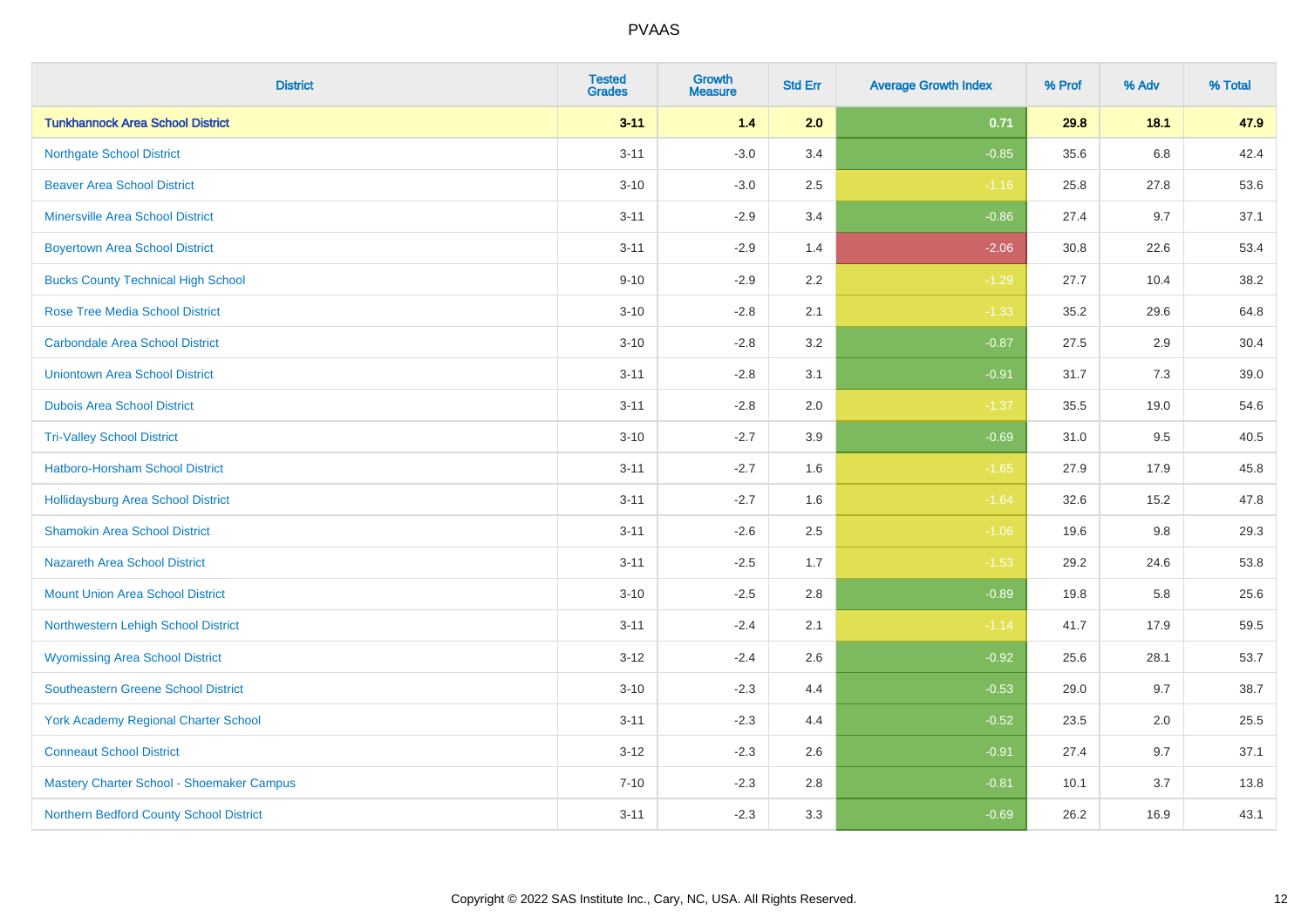| <b>District</b>                                   | <b>Tested</b><br><b>Grades</b> | Growth<br><b>Measure</b> | <b>Std Err</b> | <b>Average Growth Index</b> | % Prof | % Adv   | % Total |
|---------------------------------------------------|--------------------------------|--------------------------|----------------|-----------------------------|--------|---------|---------|
| <b>Tunkhannock Area School District</b>           | $3 - 11$                       | $1.4$                    | 2.0            | 0.71                        | 29.8   | 18.1    | 47.9    |
| <b>West Chester Area School District</b>          | $3 - 11$                       | $-2.1$                   | 1.2            | $-1.83$                     | 36.4   | 23.2    | 59.6    |
| New Brighton Area School District                 | $3 - 11$                       | $-2.1$                   | 3.2            | $-0.65$                     | 31.5   | 11.1    | 42.6    |
| Propel Charter School - Braddock Hills            | $3 - 11$                       | $-2.1$                   | 3.3            | $-0.63$                     | 4.8    | 3.2     | 8.1     |
| <b>Shaler Area School District</b>                | $3 - 11$                       | $-2.1$                   | 1.8            | $-1.18$                     | 32.0   | 13.0    | 45.0    |
| <b>Carlynton School District</b>                  | $3 - 11$                       | $-2.0$                   | 3.2            | $-0.62$                     | 27.9   | 5.2     | 33.1    |
| <b>Penns Manor Area School District</b>           | $3 - 12$                       | $-1.9$                   | 3.5            | $-0.55$                     | 24.2   | $3.8\,$ | 28.0    |
| <b>Allegheny Valley School District</b>           | $3 - 11$                       | $-1.9$                   | 3.9            | $-0.48$                     | 31.8   | 11.4    | 43.2    |
| <b>Lakeview School District</b>                   | $3 - 11$                       | $-1.9$                   | 3.5            | $-0.53$                     | 41.5   | 12.3    | 53.8    |
| <b>Farrell Area School District</b>               | $3 - 11$                       | $-1.9$                   | 4.2            | $-0.44$                     | 9.3    | 11.6    | 20.9    |
| <b>Chichester School District</b>                 | $3 - 11$                       | $-1.8$                   | 4.2            | $-0.44$                     | 40.0   | 14.0    | 54.0    |
| <b>Bradford Area School District</b>              | $3 - 12$                       | $-1.8$                   | 2.3            | $-0.79$                     | 31.2   | 16.7    | 47.9    |
| <b>Forest Area School District</b>                | $3 - 11$                       | $-1.8$                   | 4.7            | $-0.37$                     | 18.9   | 15.1    | 34.0    |
| <b>Mastery Charter High School-Lenfest Campus</b> | $7 - 11$                       | $-1.8$                   | 5.8            | $-0.30$                     | 26.3   | 0.0     | 26.3    |
| <b>Albert Gallatin Area School District</b>       | $3 - 11$                       | $-1.7$                   | 2.3            | $-0.72$                     | 31.9   | 20.7    | 52.7    |
| <b>Clairton City School District</b>              | $3 - 11$                       | $-1.6$                   | 5.0            | $-0.32$                     | 3.8    | 0.5     | 4.4     |
| <b>Burrell School District</b>                    | $3 - 11$                       | $-1.5$                   | 3.3            | $-0.44$                     | 27.8   | 17.7    | 45.6    |
| <b>Clearfield Area School District</b>            | $3 - 10$                       | $-1.3$                   | 3.7            | $-0.34$                     | 43.9   | 24.6    | 68.4    |
| <b>Highlands School District</b>                  | $3 - 11$                       | $-1.3$                   | 2.3            | $-0.55$                     | 32.6   | 10.5    | 43.0    |
| <b>Bangor Area School District</b>                | $3 - 12$                       | $-1.2$                   | 2.0            | $-0.60$                     | 25.8   | 12.7    | 38.5    |
| <b>Forest City Regional School District</b>       | $3 - 12$                       | $-1.2$                   | 3.6            | $-0.33$                     | 26.5   | 8.2     | 34.7    |
| <b>Lebanon School District</b>                    | $3 - 11$                       | $-1.2$                   | 1.9            | $-0.63$                     | 15.2   | 6.4     | 21.6    |
| <b>Claysburg-Kimmel School District</b>           | $3 - 11$                       | $-1.2$                   | 5.2            | $-0.22$                     | 5.0    | 0.0     | 5.0     |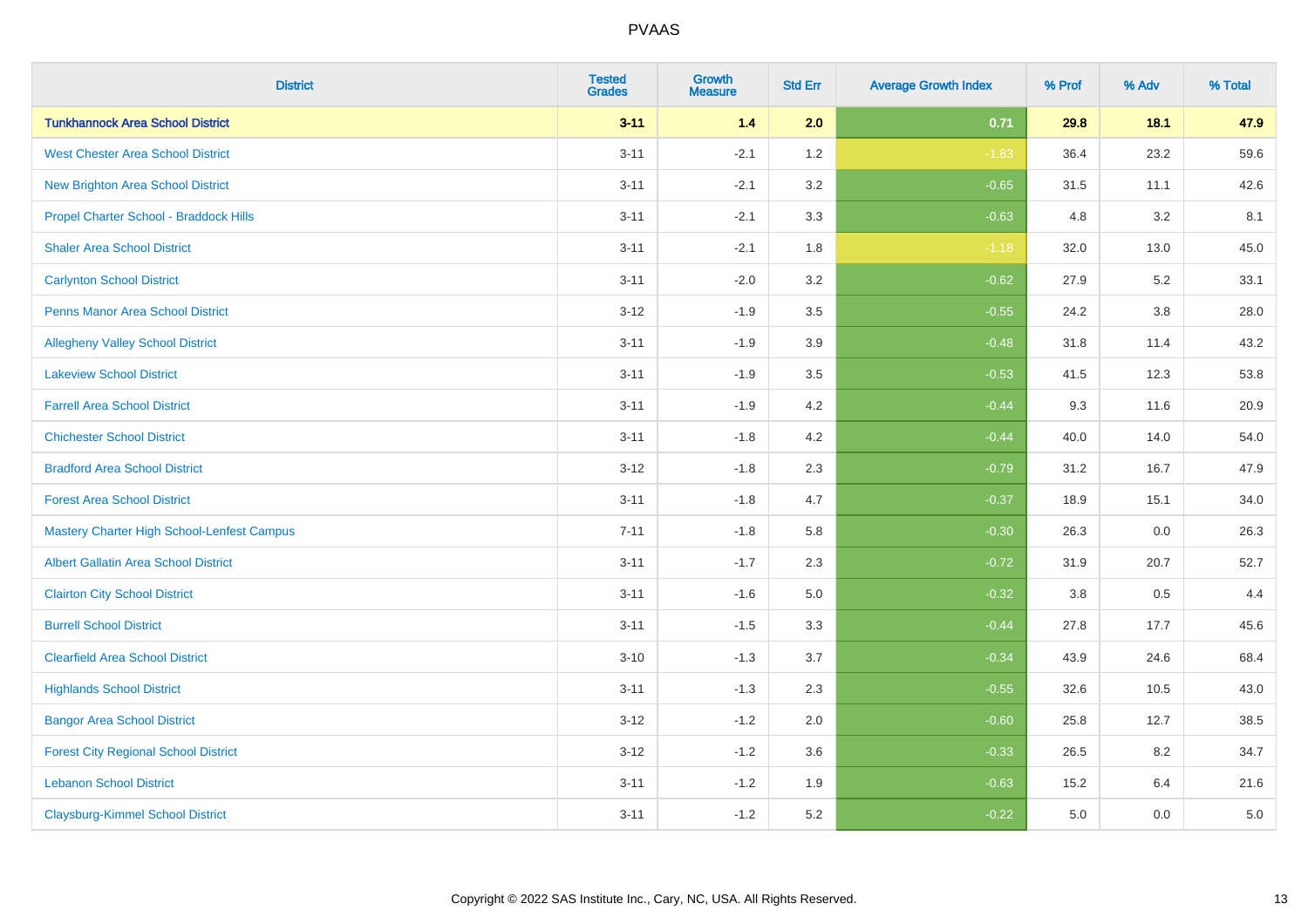| <b>District</b>                           | <b>Tested</b><br><b>Grades</b> | <b>Growth</b><br><b>Measure</b> | <b>Std Err</b> | <b>Average Growth Index</b> | % Prof | % Adv | % Total |
|-------------------------------------------|--------------------------------|---------------------------------|----------------|-----------------------------|--------|-------|---------|
| <b>Tunkhannock Area School District</b>   | $3 - 11$                       | 1.4                             | 2.0            | 0.71                        | 29.8   | 18.1  | 47.9    |
| <b>Columbia Borough School District</b>   | $3 - 12$                       | $-1.1$                          | 3.6            | $-0.31$                     | 17.2   | 1.7   | 19.0    |
| <b>Ferndale Area School District</b>      | $3 - 10$                       | $-1.1$                          | 4.1            | $-0.27$                     | 21.0   | 7.9   | 29.0    |
| <b>Norwin School District</b>             | $3 - 11$                       | $-1.1$                          | 1.6            | $-0.70$                     | 37.7   | 27.6  | 65.2    |
| <b>Evergreen Community Charter School</b> | $6 - 11$                       | $-1.1$                          | 4.7            | $-0.23$                     | 34.6   | 26.9  | 61.5    |
| <b>Pine Grove Area School District</b>    | $3 - 11$                       | $-1.1$                          | 3.0            | $-0.36$                     | 29.5   | 14.3  | 43.8    |
| <b>Everett Area School District</b>       | $3 - 11$                       | $-1.1$                          | 3.1            | $-0.34$                     | 34.2   | 13.2  | 47.4    |
| <b>Schuylkill Valley School District</b>  | $3 - 11$                       | $-1.0$                          | 2.2            | $-0.47$                     | 29.8   | 20.2  | 50.0    |
| <b>Westmont Hilltop School District</b>   | $3 - 11$                       | $-1.0$                          | 2.8            | $-0.36$                     | 33.3   | 14.7  | 48.0    |
| South Eastern School District             | $3 - 11$                       | $-1.0$                          | 1.8            | $-0.55$                     | 36.4   | 17.1  | 53.5    |
| <b>Exeter Township School District</b>    | $3 - 11$                       | $-1.0$                          | 1.7            | $-0.58$                     | 27.2   | 15.6  | 42.8    |
| South Allegheny School District           | $3 - 11$                       | $-0.9$                          | 3.1            | $-0.30$                     | 23.8   | 2.5   | 26.2    |
| <b>Palmerton Area School District</b>     | $3 - 11$                       | $-0.9$                          | 2.7            | $-0.34$                     | 34.3   | 14.3  | 48.6    |
| <b>Blacklick Valley School District</b>   | $3 - 11$                       | $-0.9$                          | 3.9            | $-0.23$                     | 7.7    | 7.7   | 15.4    |
| <b>Cranberry Area School District</b>     | $3 - 12$                       | $-0.9$                          | 3.1            | $-0.29$                     | 25.5   | 9.7   | 35.2    |
| <b>MaST Community Charter School</b>      | $3 - 10$                       | $-0.9$                          | 2.5            | $-0.34$                     | 25.0   | 21.6  | 46.6    |
| Lehigh Career & Technical Institute       | $10 - 12$                      | $-0.7$                          | 6.3            | $-0.11$                     | 36.4   | 4.6   | 40.9    |
| Jeannette City School District            | $3 - 11$                       | $-0.7$                          | 3.4            | $-0.20$                     | 26.8   | 4.1   | 30.9    |
| <b>Fort Cherry School District</b>        | $3 - 10$                       | $-0.7$                          | 3.1            | $-0.21$                     | 30.6   | 14.1  | 44.7    |
| Northern Lebanon School District          | $3 - 11$                       | $-0.7$                          | 2.3            | $-0.29$                     | 18.8   | 6.8   | 25.6    |
| South Side Area School District           | $3 - 11$                       | $-0.6$                          | 3.1            | $-0.19$                     | 24.0   | 28.0  | 52.0    |
| <b>Fairfield Area School District</b>     | $3 - 11$                       | $-0.5$                          | 3.6            | $-0.13$                     | 43.9   | 6.1   | 50.0    |
| <b>Portage Area School District</b>       | $3 - 10$                       | $-0.5$                          | 3.3            | $-0.14$                     | 27.0   | 20.6  | 47.6    |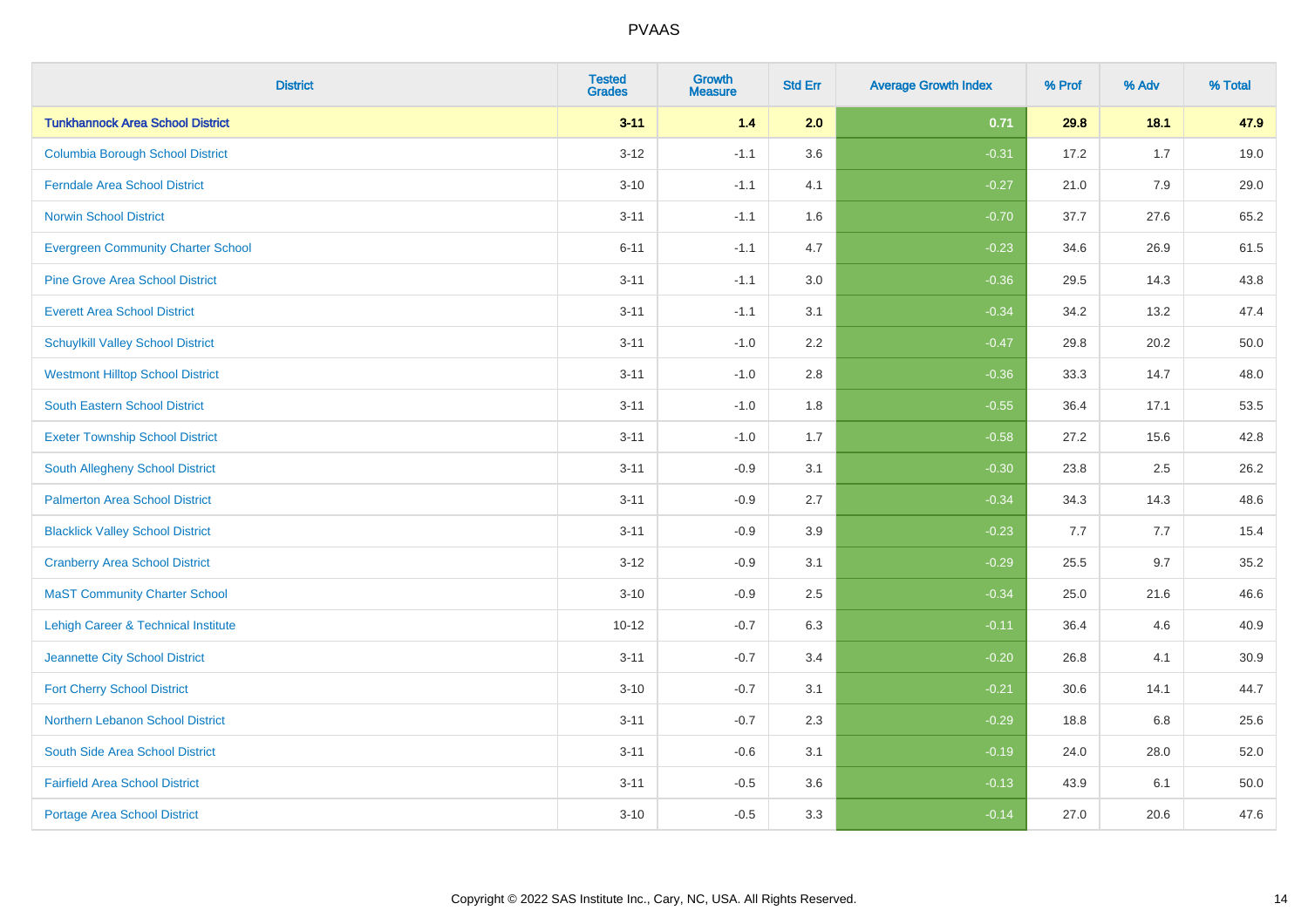| <b>District</b>                                  | <b>Tested</b><br><b>Grades</b> | <b>Growth</b><br><b>Measure</b> | <b>Std Err</b> | <b>Average Growth Index</b> | % Prof | % Adv | % Total |
|--------------------------------------------------|--------------------------------|---------------------------------|----------------|-----------------------------|--------|-------|---------|
| <b>Tunkhannock Area School District</b>          | $3 - 11$                       | 1.4                             | 2.0            | 0.71                        | 29.8   | 18.1  | 47.9    |
| <b>Otto-Eldred School District</b>               | $3 - 11$                       | $-0.5$                          | 3.5            | $-0.13$                     | 35.8   | 10.5  | 46.3    |
| <b>Brockway Area School District</b>             | $3 - 11$                       | $-0.4$                          | 3.5            | $-0.11$                     | 41.2   | 13.8  | 55.0    |
| <b>Central Greene School District</b>            | $3 - 11$                       | $-0.4$                          | 2.5            | $-0.15$                     | 27.8   | 14.8  | 42.6    |
| <b>Northern Cambria School District</b>          | $3 - 11$                       | $-0.3$                          | 3.4            | $-0.09$                     | 26.5   | 1.2   | 27.7    |
| <b>Wilson Area School District</b>               | $3 - 11$                       | $-0.3$                          | 2.4            | $-0.12$                     | 35.4   | 14.6  | 50.0    |
| <b>Greencastle-Antrim School District</b>        | $3 - 11$                       | $-0.3$                          | 2.0            | $-0.14$                     | 30.9   | 22.2  | 53.1    |
| <b>Harrisburg City School District</b>           | $3 - 11$                       | $-0.2$                          | 2.0            | $-0.11$                     | 6.0    | 2.0   | 8.0     |
| <b>Freeport Area School District</b>             | $3 - 10$                       | $-0.2$                          | 2.1            | $-0.10$                     | 37.4   | 29.8  | 67.2    |
| Southern Tioga School District                   | $3 - 11$                       | $-0.1$                          | 2.8            | $-0.03$                     | 26.3   | 10.3  | 36.6    |
| <b>Warren County School District</b>             | $3 - 11$                       | $-0.1$                          | 1.6            | $-0.06$                     | 26.7   | 9.7   | 36.4    |
| <b>Penn Hills School District</b>                | $3 - 11$                       | 0.0                             | 2.4            | 0.02                        | 18.4   | 7.1   | 25.6    |
| Altoona Area School District                     | $3 - 12$                       | 0.1                             | 1.5            | 0.07                        | 29.0   | 13.8  | 42.8    |
| Community Academy Of Philadelphia Charter School | $3 - 11$                       | 0.1                             | 2.6            | 0.06                        | 9.7    | 2.6   | 12.4    |
| <b>Garnet Valley School District</b>             | $3 - 10$                       | 0.2                             | 1.7            | 0.13                        | 34.9   | 26.4  | 61.3    |
| <b>Central Columbia School District</b>          | $3 - 12$                       | 0.3                             | 2.3            | 0.12                        | 25.4   | 37.6  | 63.0    |
| <b>Ridley School District</b>                    | $3 - 12$                       | 0.3                             | 1.6            | 0.21                        | 32.0   | 10.7  | 42.6    |
| <b>Shippensburg Area School District</b>         | $3 - 11$                       | 0.5                             | 1.8            | 0.26                        | 23.5   | 22.8  | 46.3    |
| <b>Wilson School District</b>                    | $3 - 12$                       | 0.5                             | 1.5            | 0.32                        | 30.4   | 25.5  | 55.9    |
| Pennsylvania Cyber Charter School                | $3 - 11$                       | 0.6                             | 1.5            | 0.37                        | 20.8   | 8.1   | 28.9    |
| <b>Hamburg Area School District</b>              | $3 - 11$                       | 0.6                             | 2.4            | 0.25                        | 28.0   | 15.5  | 43.6    |
| <b>New Foundations Charter School</b>            | $3 - 11$                       | 0.6                             | 2.2            | 0.29                        | 22.4   | 4.0   | 26.4    |
| <b>Tech Freire Charter School</b>                | $9 - 11$                       | 0.7                             | 2.5            | 0.27                        | 3.6    | 0.0   | 3.6     |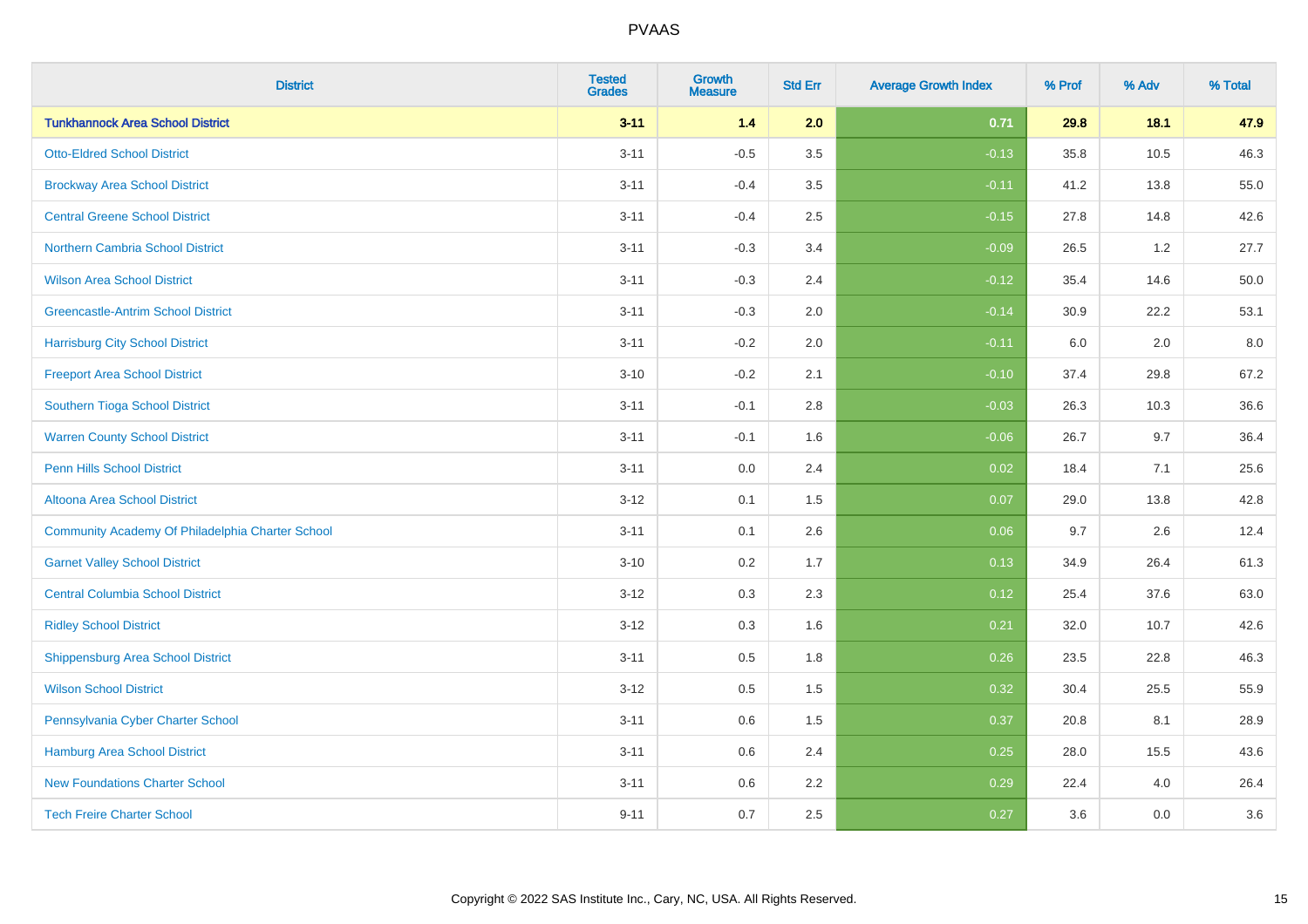| <b>District</b>                                    | <b>Tested</b><br><b>Grades</b> | Growth<br><b>Measure</b> | <b>Std Err</b> | <b>Average Growth Index</b> | % Prof | % Adv   | % Total |
|----------------------------------------------------|--------------------------------|--------------------------|----------------|-----------------------------|--------|---------|---------|
| <b>Tunkhannock Area School District</b>            | $3 - 11$                       | 1.4                      | 2.0            | 0.71                        | 29.8   | 18.1    | 47.9    |
| Jersey Shore Area School District                  | $3 - 11$                       | 0.7                      | 2.5            | 0.27                        | 39.3   | 13.6    | 52.9    |
| <b>Seneca Valley School District</b>               | $3 - 11$                       | 0.8                      | 1.4            | 0.54                        | 40.6   | 25.2    | 65.8    |
| <b>Marion Center Area School District</b>          | $3 - 10$                       | 0.8                      | 2.9            | 0.27                        | 23.3   | 11.1    | 34.4    |
| <b>Hopewell Area School District</b>               | $3 - 11$                       | 0.8                      | 2.6            | 0.31                        | 34.5   | 12.4    | 46.9    |
| <b>Tidioute Community Charter School</b>           | $3 - 11$                       | $0.8\,$                  | 4.4            | 0.19                        | 18.1   | $6.9\,$ | 25.0    |
| <b>Daniel Boone Area School District</b>           | $3 - 12$                       | 0.9                      | 1.9            | 0.46                        | 28.9   | 22.0    | 51.0    |
| <b>Abington School District</b>                    | $3 - 10$                       | 0.9                      | 1.6            | 0.57                        | 29.7   | 28.7    | 58.4    |
| <b>Upper Adams School District</b>                 | $3 - 11$                       | 0.9                      | 2.5            | 0.37                        | 33.0   | 17.0    | 50.0    |
| South Williamsport Area School District            | $3 - 10$                       | 0.9                      | 3.1            | 0.31                        | 38.4   | 11.6    | 50.0    |
| <b>Bensalem Township School District</b>           | $3 - 11$                       | 1.0                      | 1.6            | 0.63                        | 24.3   | 10.7    | 34.9    |
| <b>Tulpehocken Area School District</b>            | $3 - 12$                       | 1.0                      | 4.9            | 0.20                        | 11.5   | 23.1    | 34.6    |
| <b>Wattsburg Area School District</b>              | $3 - 11$                       | 1.0                      | 2.7            | 0.36                        | 20.4   | 12.4    | 32.7    |
| <b>Annville-Cleona School District</b>             | $3 - 12$                       | 1.1                      | 2.4            | 0.45                        | 34.8   | 13.6    | 48.5    |
| <b>Upper Moreland Township School District</b>     | $3 - 11$                       | 1.1                      | 2.0            | 0.56                        | 24.8   | 26.6    | 51.3    |
| <b>North Star School District</b>                  | $3 - 11$                       | 1.1                      | 3.3            | 0.34                        | 26.2   | 20.0    | 46.2    |
| Philadelphia Electrical & Tech Charter High School | $10 - 10$                      | 1.2                      | 2.6            | 0.45                        | 0.9    | 0.0     | 0.9     |
| <b>Springfield School District</b>                 | $3 - 11$                       | 1.2                      | 1.7            | 0.69                        | 31.8   | 25.2    | 56.9    |
| <b>Penn-Delco School District</b>                  | $3 - 11$                       | 1.3                      | 1.8            | 0.75                        | 26.5   | 12.6    | 39.1    |
| <b>Brentwood Borough School District</b>           | $3 - 11$                       | 1.3                      | 3.0            | 0.44                        | 20.2   | 16.0    | 36.2    |
| <b>MaST Community Charter School II</b>            | $3 - 10$                       | 1.4                      | 3.0            | 0.45                        | 16.1   | 4.6     | 20.7    |
| <b>Oley Valley School District</b>                 | $3 - 11$                       | 1.4                      | 2.4            | 0.56                        | 37.4   | 23.9    | 61.4    |
| <b>Reach Cyber Charter School</b>                  | $3 - 11$                       | 1.4                      | 3.6            | 0.40                        | 32.9   | 15.2    | 48.1    |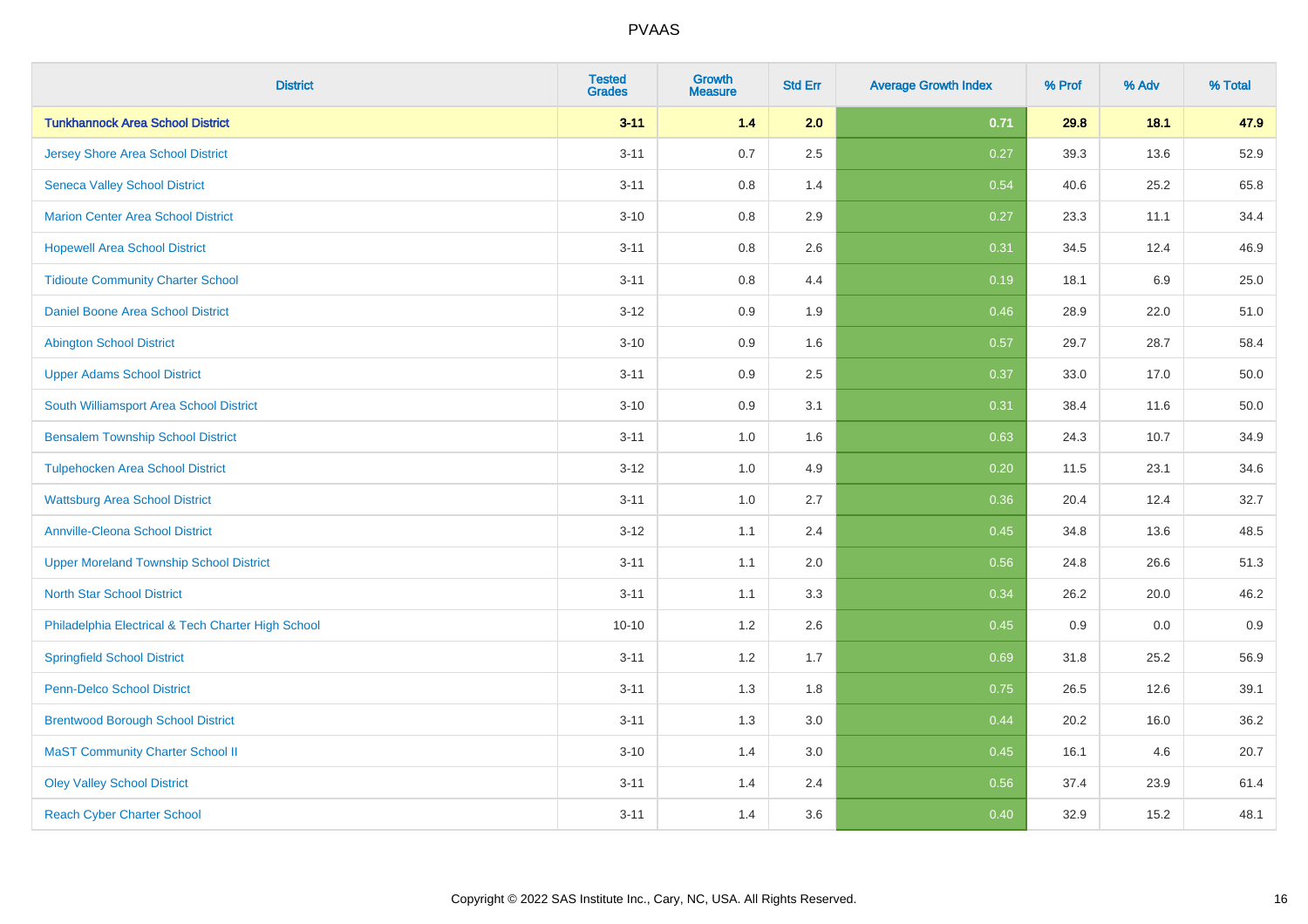| <b>District</b>                             | <b>Tested</b><br><b>Grades</b> | Growth<br><b>Measure</b> | <b>Std Err</b> | <b>Average Growth Index</b> | % Prof | % Adv   | % Total |
|---------------------------------------------|--------------------------------|--------------------------|----------------|-----------------------------|--------|---------|---------|
| <b>Tunkhannock Area School District</b>     | $3 - 11$                       | 1.4                      | 2.0            | 0.71                        | 29.8   | 18.1    | 47.9    |
| <b>Tunkhannock Area School District</b>     | $3 - 11$                       | 1.4                      | 2.0            | 0.71                        | 29.8   | 18.1    | 47.9    |
| <b>Haverford Township School District</b>   | $3 - 11$                       | 1.4                      | 1.4            | 1.05                        | 36.7   | 26.3    | 63.0    |
| <b>Centennial School District</b>           | $3 - 10$                       | 1.5                      | 1.5            | 0.98                        | 23.6   | 12.4    | 36.0    |
| <b>Moon Area School District</b>            | $3 - 11$                       | 1.5                      | 1.8            | 0.86                        | 34.5   | 25.5    | 60.0    |
| <b>Avella Area School District</b>          | $3 - 12$                       | 1.6                      | 4.7            | 0.34                        | 34.8   | $7.2\,$ | 42.0    |
| Juniata Valley School District              | $3 - 11$                       | 1.6                      | 3.2            | 0.51                        | 23.1   | 9.4     | 32.5    |
| Shenango Area School District               | $3 - 11$                       | 1.7                      | 3.2            | 0.52                        | 41.4   | 13.8    | 55.3    |
| <b>Lewisburg Area School District</b>       | $3 - 11$                       | 1.7                      | 2.4            | 0.72                        | 35.9   | 35.9    | 71.8    |
| <b>Forest Hills School District</b>         | $3 - 11$                       | 1.8                      | 2.5            | 0.71                        | 28.8   | 10.3    | 39.1    |
| <b>West Jefferson Hills School District</b> | $3 - 11$                       | 1.9                      | 1.9            | 0.99                        | 34.8   | 27.3    | 62.1    |
| <b>Pottstown School District</b>            | $3 - 12$                       | 2.0                      | 2.2            | 0.88                        | 19.4   | $6.2\,$ | 25.6    |
| <b>Blackhawk School District</b>            | $3 - 11$                       | 2.0                      | 2.3            | 0.87                        | 34.6   | 20.7    | 55.3    |
| <b>Bethlehem-Center School District</b>     | $3 - 10$                       | 2.1                      | 3.5            | 0.59                        | 32.3   | 4.6     | 36.9    |
| Esperanza Academy Charter School            | $4 - 11$                       | 2.1                      | 2.1            | 1.01                        | 14.2   | 3.6     | 17.8    |
| <b>Upper Dublin School District</b>         | $3 - 12$                       | 2.1                      | 1.8            | 1.19                        | 34.7   | 30.0    | 64.7    |
| <b>Solanco School District</b>              | $3 - 11$                       | 2.2                      | 1.8            | $1.18$                      | 27.2   | 15.0    | 42.3    |
| <b>Mercer Area School District</b>          | $3 - 11$                       | 2.2                      | 3.1            | 0.70                        | 24.4   | 11.8    | 36.2    |
| <b>Belmont Charter School</b>               | $3 - 10$                       | 2.2                      | 3.4            | 0.64                        | 5.3    | 1.8     | 7.0     |
| <b>West Shore School District</b>           | $3 - 12$                       | 2.2                      | 1.3            | 1.68                        | 31.8   | 15.2    | 47.1    |
| Mt Lebanon School District                  | $3 - 11$                       | 2.4                      | 1.3            | 1.79                        | 39.3   | 37.4    | 76.8    |
| <b>Conestoga Valley School District</b>     | $3 - 11$                       | 2.4                      | 1.7            | 1.43                        | 35.0   | 23.5    | 58.5    |
| <b>South Western School District</b>        | $3 - 12$                       | 2.5                      | 1.7            | 1.48                        | 36.2   | 19.7    | 55.9    |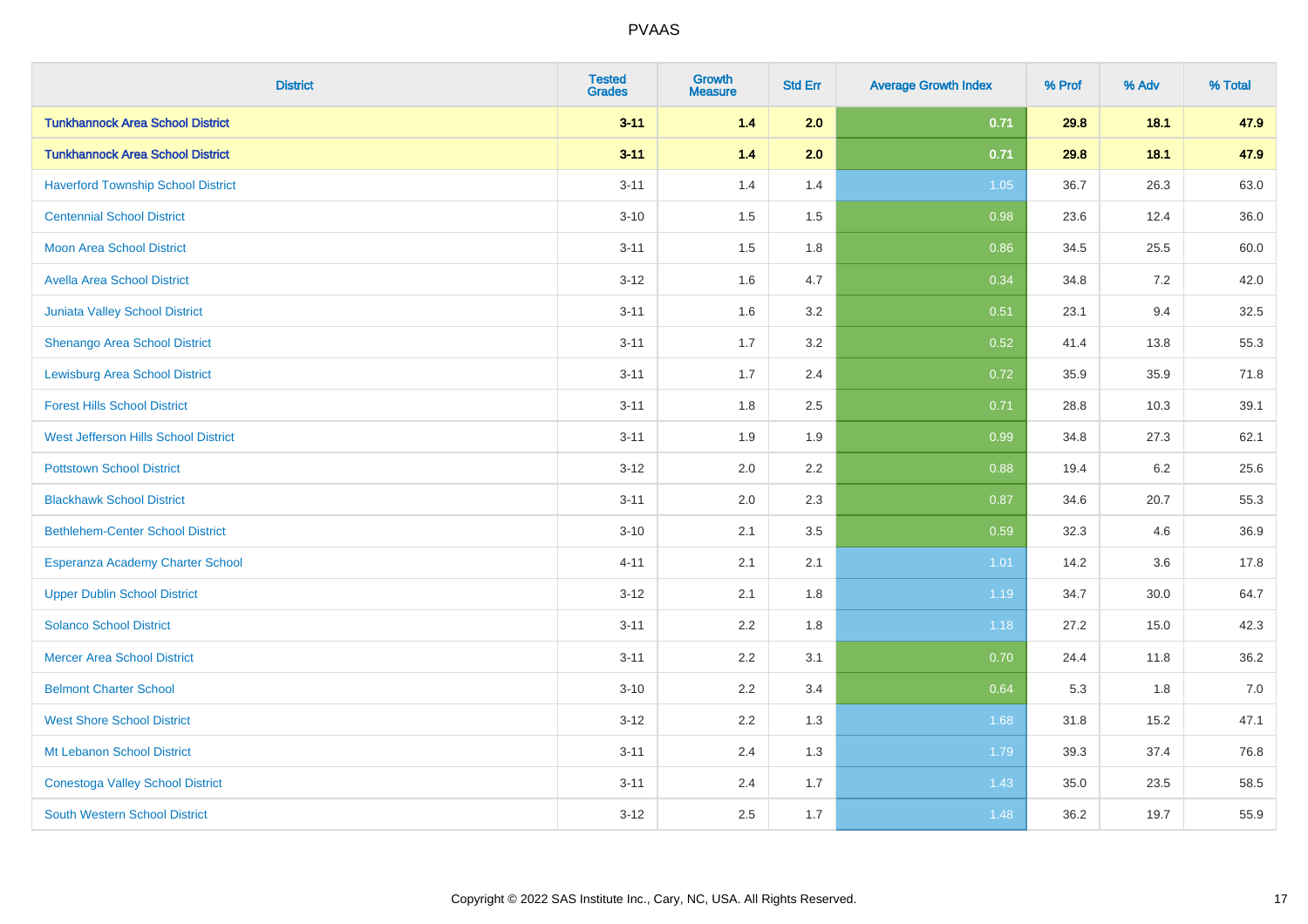| <b>District</b>                                 | <b>Tested</b><br><b>Grades</b> | <b>Growth</b><br><b>Measure</b> | <b>Std Err</b> | <b>Average Growth Index</b> | % Prof | % Adv | % Total |
|-------------------------------------------------|--------------------------------|---------------------------------|----------------|-----------------------------|--------|-------|---------|
| <b>Tunkhannock Area School District</b>         | $3 - 11$                       | 1.4                             | 2.0            | 0.71                        | 29.8   | 18.1  | 47.9    |
| <b>Bermudian Springs School District</b>        | $3 - 11$                       | 2.5                             | 2.4            | $1.05$                      | 31.8   | 23.5  | 55.3    |
| <b>Sullivan County School District</b>          | $3 - 10$                       | 2.5                             | 4.3            | 0.58                        | 43.6   | 7.7   | 51.3    |
| <b>Union School District</b>                    | $3 - 12$                       | 2.5                             | 3.7            | 0.69                        | 17.9   | 10.4  | 28.4    |
| <b>School Lane Charter School</b>               | $3 - 11$                       | 2.6                             | 3.6            | 0.72                        | 23.1   | 18.7  | 41.8    |
| <b>Williams Valley School District</b>          | $3 - 11$                       | 2.6                             | 3.7            | 0.69                        | 17.0   | 5.1   | 22.0    |
| <b>Austin Area School District</b>              | $3 - 11$                       | 2.6                             | 6.0            | 0.43                        | 25.0   | 18.8  | 43.8    |
| <b>Athens Area School District</b>              | $3 - 11$                       | 2.6                             | 2.3            | 1.11                        | 34.9   | 12.3  | 47.3    |
| <b>Perkiomen Valley School District</b>         | $3 - 11$                       | 2.7                             | 1.5            | 1.83                        | 35.0   | 25.3  | 60.3    |
| Mastery Charter School - Pickett Campus         | $6 - 10$                       | 2.7                             | 4.2            | 0.65                        | 20.6   | 0.0   | 20.6    |
| <b>Eastern Lancaster County School District</b> | $3 - 12$                       | 2.9                             | 3.2            | 0.91                        | 35.2   | 36.4  | 71.6    |
| <b>Ringgold School District</b>                 | $3 - 11$                       | 2.9                             | 2.2            | 1.32                        | 23.8   | 13.3  | 37.1    |
| <b>Penn-Trafford School District</b>            | $3 - 11$                       | 2.9                             | 1.8            | 1.68                        | 46.3   | 26.2  | 72.5    |
| <b>Waynesboro Area School District</b>          | $3 - 12$                       | 3.0                             | 1.8            | 1.67                        | 26.0   | 23.5  | 49.5    |
| <b>Gateway School District</b>                  | $3 - 11$                       | 3.1                             | 2.0            | 1.55                        | 35.7   | 18.5  | 54.2    |
| Northampton Area School District                | $3 - 11$                       | 3.2                             | 1.5            | 2.05                        | 29.8   | 17.9  | 47.7    |
| <b>Clarion Area School District</b>             | $3 - 11$                       | 3.2                             | 3.7            | 0.88                        | 31.7   | 13.3  | 45.0    |
| North Clarion County School District            | $3 - 12$                       | 3.4                             | 4.1            | 0.83                        | 45.0   | 18.8  | 63.8    |
| <b>Fort Leboeuf School District</b>             | $3 - 11$                       | 3.5                             | 2.2            | 1.58                        | 32.0   | 16.8  | 48.8    |
| <b>Bellwood-Antis School District</b>           | $3 - 10$                       | 3.5                             | 2.8            | 1.24                        | 40.9   | 19.4  | 60.2    |
| <b>Keystone Central School District</b>         | $3 - 11$                       | 3.6                             | 1.8            | 2.04                        | 27.1   | 14.6  | 41.8    |
| <b>Western Wayne School District</b>            | $3 - 11$                       | 3.6                             | 2.6            | 1.39                        | 30.8   | 16.2  | 47.0    |
| <b>Midd-West School District</b>                | $3 - 11$                       | 3.6                             | 2.6            | 1.42                        | 28.6   | 25.0  | 53.6    |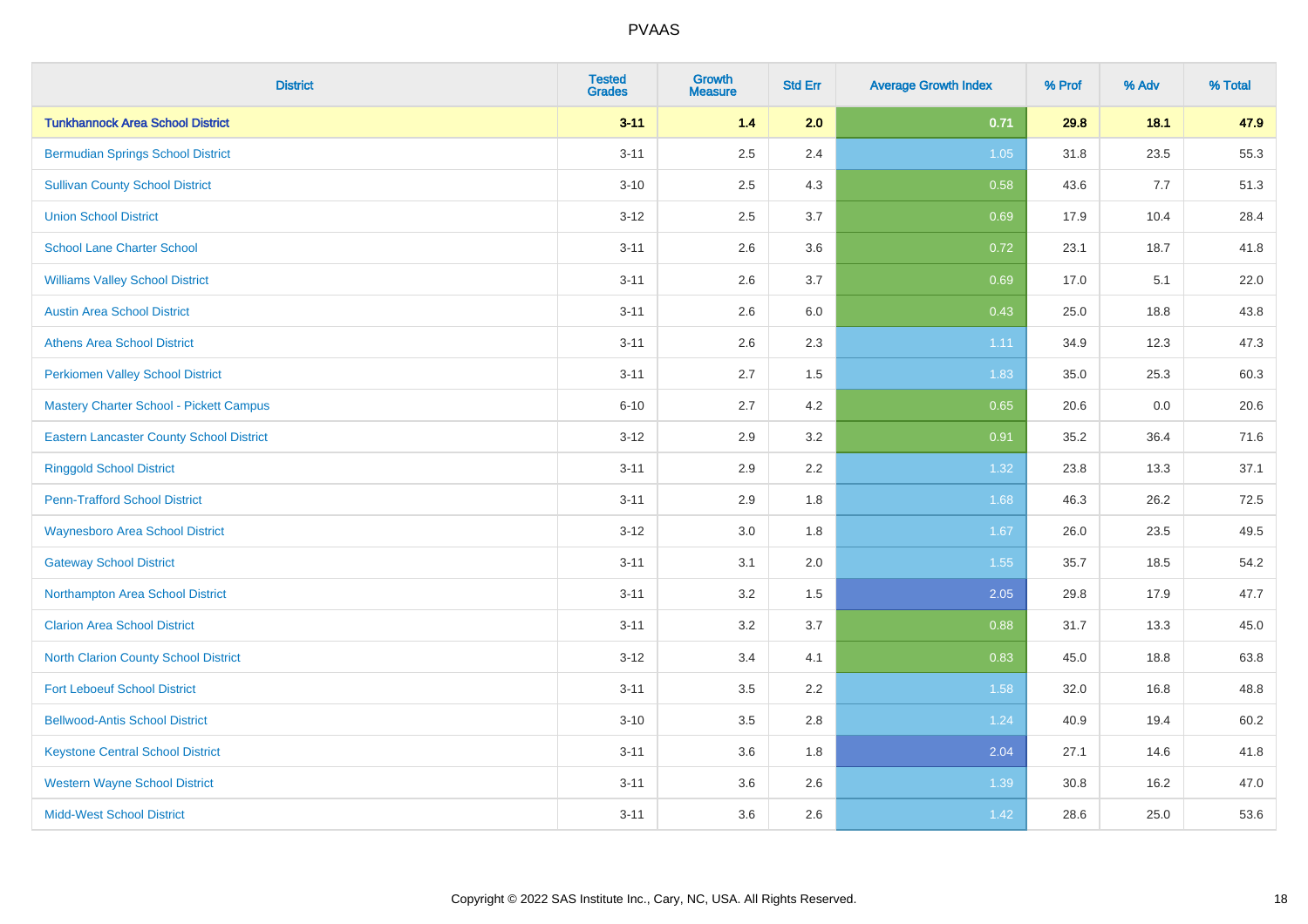| <b>District</b>                                    | <b>Tested</b><br><b>Grades</b> | <b>Growth</b><br><b>Measure</b> | <b>Std Err</b> | <b>Average Growth Index</b> | % Prof | % Adv | % Total |
|----------------------------------------------------|--------------------------------|---------------------------------|----------------|-----------------------------|--------|-------|---------|
| <b>Tunkhannock Area School District</b>            | $3 - 11$                       | $1.4$                           | 2.0            | 0.71                        | 29.8   | 18.1  | 47.9    |
| <b>Sharpsville Area School District</b>            | $3 - 11$                       | 3.8                             | 3.7            | 1.04                        | 41.1   | 23.2  | 64.3    |
| <b>Newport School District</b>                     | $3 - 12$                       | 3.8                             | 3.3            | 1.17                        | 38.8   | 10.4  | 49.2    |
| Northeastern York School District                  | $3 - 11$                       | 3.8                             | 1.8            | 2.11                        | 32.7   | 21.0  | 53.7    |
| <b>Spring Grove Area School District</b>           | $3 - 11$                       | 3.9                             | 2.0            | 1.90                        | 30.0   | 23.0  | 53.0    |
| Susquehanna Township School District               | $3 - 12$                       | 3.9                             | 2.7            | 1.45                        | 19.0   | 13.1  | 32.0    |
| <b>Southeast Delco School District</b>             | $3 - 10$                       | 3.9                             | 3.5            | 1.12                        | 18.6   | 3.4   | 22.0    |
| <b>Brownsville Area School District</b>            | $3 - 12$                       | 3.9                             | 3.8            | 1.04                        | 22.0   | 8.5   | 30.5    |
| <b>Chestnut Ridge School District</b>              | $3 - 12$                       | 4.0                             | 2.9            | 1.38                        | 33.2   | 11.0  | 44.2    |
| <b>Eastern Lebanon County School District</b>      | $3 - 11$                       | 4.0                             | 2.1            | 1.89                        | 23.5   | 11.5  | 35.0    |
| Philipsburg-Osceola Area School District           | $3 - 11$                       | 4.1                             | 3.0            | 1.37                        | 22.5   | 16.2  | 38.8    |
| <b>Commonwealth Charter Academy Charter School</b> | $3 - 10$                       | 4.2                             | 1.6            | 2.68                        | 27.0   | 15.6  | 42.5    |
| <b>Bloomsburg Area School District</b>             | $3 - 10$                       | 4.3                             | 3.4            | 1.26                        | 36.5   | 20.6  | 57.1    |
| <b>Purchase Line School District</b>               | $3 - 12$                       | 4.3                             | 3.3            | 1.30                        | 32.3   | 9.0   | 41.4    |
| <b>Reading School District</b>                     | $3 - 11$                       | 4.3                             | 1.2            | 3.71                        | 16.8   | 6.0   | 22.8    |
| South Middleton School District                    | $3 - 11$                       | 4.4                             | 2.2            | 1.95                        | 31.1   | 16.4  | 47.5    |
| <b>Downingtown Area School District</b>            | $3 - 11$                       | 4.4                             | 1.1            | 4.06                        | 30.1   | 32.0  | 62.2    |
| Pennsylvania Virtual Charter School                | $3 - 11$                       | 4.4                             | 3.4            | 1.31                        | 29.8   | 21.2  | 51.0    |
| <b>Red Lion Area School District</b>               | $3 - 11$                       | 4.5                             | 1.9            | 2.31                        | 32.3   | 21.5  | 53.8    |
| <b>Mckeesport Area School District</b>             | $3 - 12$                       | 4.6                             | 2.2            | 2.14                        | 21.1   | 4.4   | 25.5    |
| <b>Central Valley School District</b>              | $3 - 10$                       | 4.7                             | 2.6            | 1.83                        | 37.8   | 18.5  | 56.3    |
| <b>East Pennsboro Area School District</b>         | $3 - 11$                       | 4.8                             | 2.1            | 2.26                        | 36.8   | 16.9  | 53.7    |
| <b>Conemaugh Township Area School District</b>     | $3 - 12$                       | 4.8                             | 3.5            | 1.39                        | 30.9   | 27.8  | 58.8    |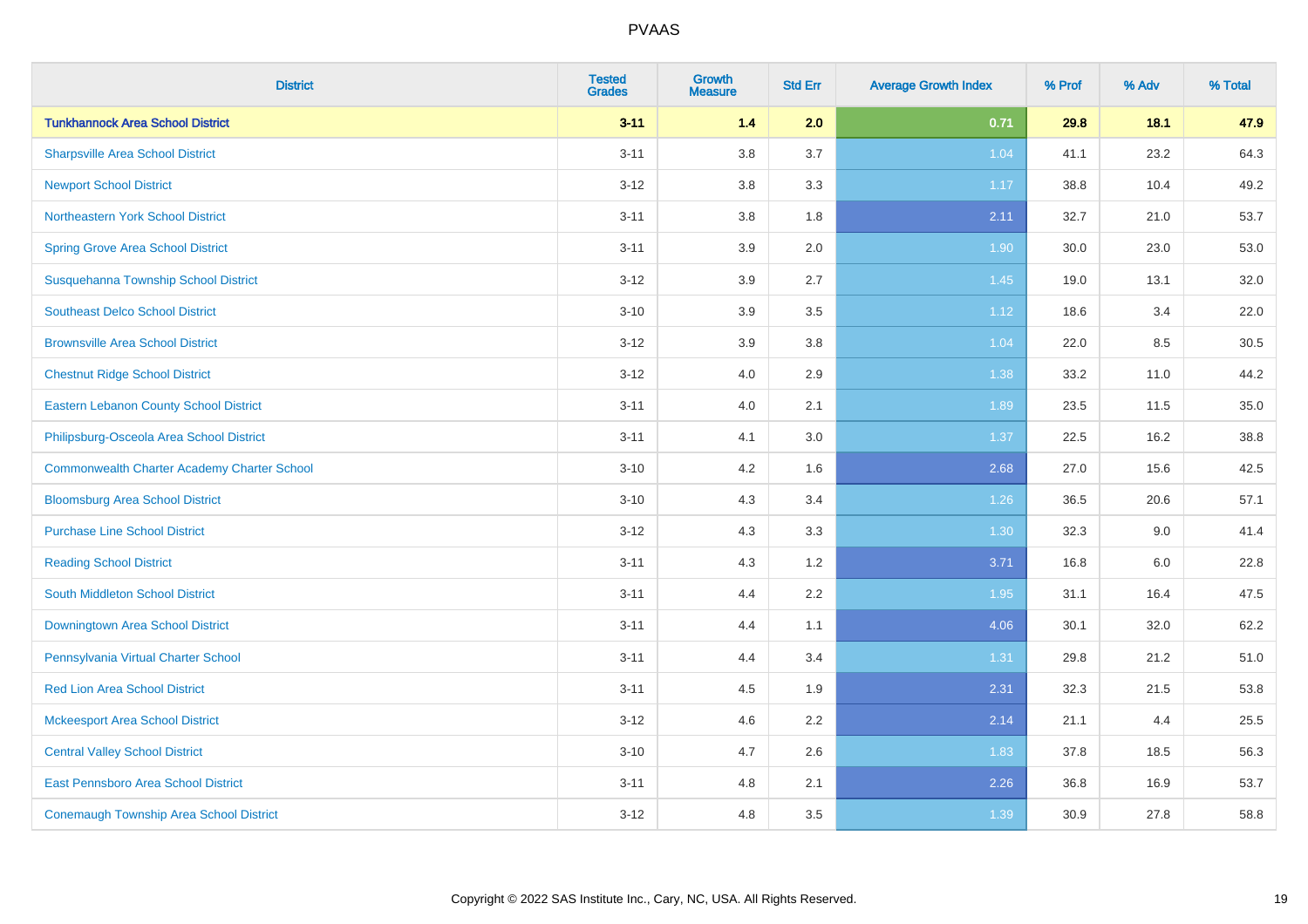| <b>District</b>                                | <b>Tested</b><br><b>Grades</b> | Growth<br><b>Measure</b> | <b>Std Err</b> | <b>Average Growth Index</b> | % Prof | % Adv | % Total |
|------------------------------------------------|--------------------------------|--------------------------|----------------|-----------------------------|--------|-------|---------|
| <b>Tunkhannock Area School District</b>        | $3 - 11$                       | 1.4                      | 2.0            | 0.71                        | 29.8   | 18.1  | 47.9    |
| <b>Wallingford-Swarthmore School District</b>  | $3 - 10$                       | $5.0\,$                  | 2.2            | 2.25                        | 33.3   | 37.1  | 70.4    |
| Johnsonburg Area School District               | $3 - 11$                       | 5.0                      | 3.9            | 1.27                        | 35.5   | 11.8  | 47.4    |
| Aspira Bilingual Cyber Charter School          | $3 - 11$                       | 5.1                      | 5.8            | 0.87                        | 4.8    | 0.0   | 4.8     |
| Hope For Hyndman Charter School                | $3 - 11$                       | 5.1                      | 5.8            | 0.88                        | 14.3   | 7.1   | 21.4    |
| <b>Lower Dauphin School District</b>           | $3 - 11$                       | 5.3                      | 1.8            | 3.03                        | 30.6   | 26.8  | 57.5    |
| <b>Great Valley School District</b>            | $3 - 11$                       | 5.4                      | 2.0            | 2.77                        | 33.8   | 33.5  | 67.3    |
| <b>Galeton Area School District</b>            | $3 - 11$                       | 5.4                      | 5.4            | 1.01                        | 33.3   | 22.2  | 55.6    |
| <b>Pennsbury School District</b>               | $3 - 11$                       | 5.6                      | 1.3            | 4.38                        | 37.7   | 27.7  | 65.4    |
| <b>Crawford Central School District</b>        | $3 - 11$                       | 5.7                      | 2.1            | 2.71                        | 26.4   | 15.8  | 42.1    |
| <b>Wyalusing Area School District</b>          | $3 - 12$                       | 5.7                      | 3.2            | 1.78                        | 38.6   | 12.9  | 51.4    |
| <b>Upper Perkiomen School District</b>         | $3 - 11$                       | 5.7                      | 1.9            | 3.04                        | 25.4   | 19.9  | 45.4    |
| <b>Sayre Area School District</b>              | $3 - 11$                       | 5.8                      | 3.2            | 1.81                        | 30.3   | 21.0  | 51.3    |
| <b>Smethport Area School District</b>          | $3 - 12$                       | 5.8                      | 3.8            | 1.52                        | 24.6   | 20.0  | 44.6    |
| <b>Brandywine Heights Area School District</b> | $3 - 11$                       | 5.8                      | 2.6            | 2.27                        | 27.7   | 28.6  | 56.2    |
| <b>Halifax Area School District</b>            | $3 - 11$                       | 5.8                      | 3.5            | 1.64                        | 32.1   | 18.9  | 50.9    |
| <b>Salisbury Township School District</b>      | $3 - 11$                       | 5.8                      | 3.6            | 1.62                        | 24.4   | 12.6  | 37.0    |
| Huntingdon Area School District                | $3 - 11$                       | 5.8                      | 2.6            | 2.28                        | 27.8   | 17.4  | 45.2    |
| <b>Donegal School District</b>                 | $3 - 12$                       | 5.9                      | 2.2            | 2.72                        | 34.1   | 23.1  | 57.2    |
| Saint Marys Area School District               | $3 - 11$                       | 6.0                      | 2.2            | 2.69                        | 35.4   | 18.3  | 53.7    |
| South Fayette Township School District         | $3 - 11$                       | 6.0                      | 1.8            | 3.33                        | 32.2   | 38.3  | 70.5    |
| <b>Hazleton Area School District</b>           | $3 - 11$                       | 6.0                      | 1.6            | 3.85                        | 20.5   | 9.0   | 29.5    |
| <b>Penncrest School District</b>               | $3 - 11$                       | 6.0                      | 1.9            | 3.24                        | 31.1   | 16.9  | 48.0    |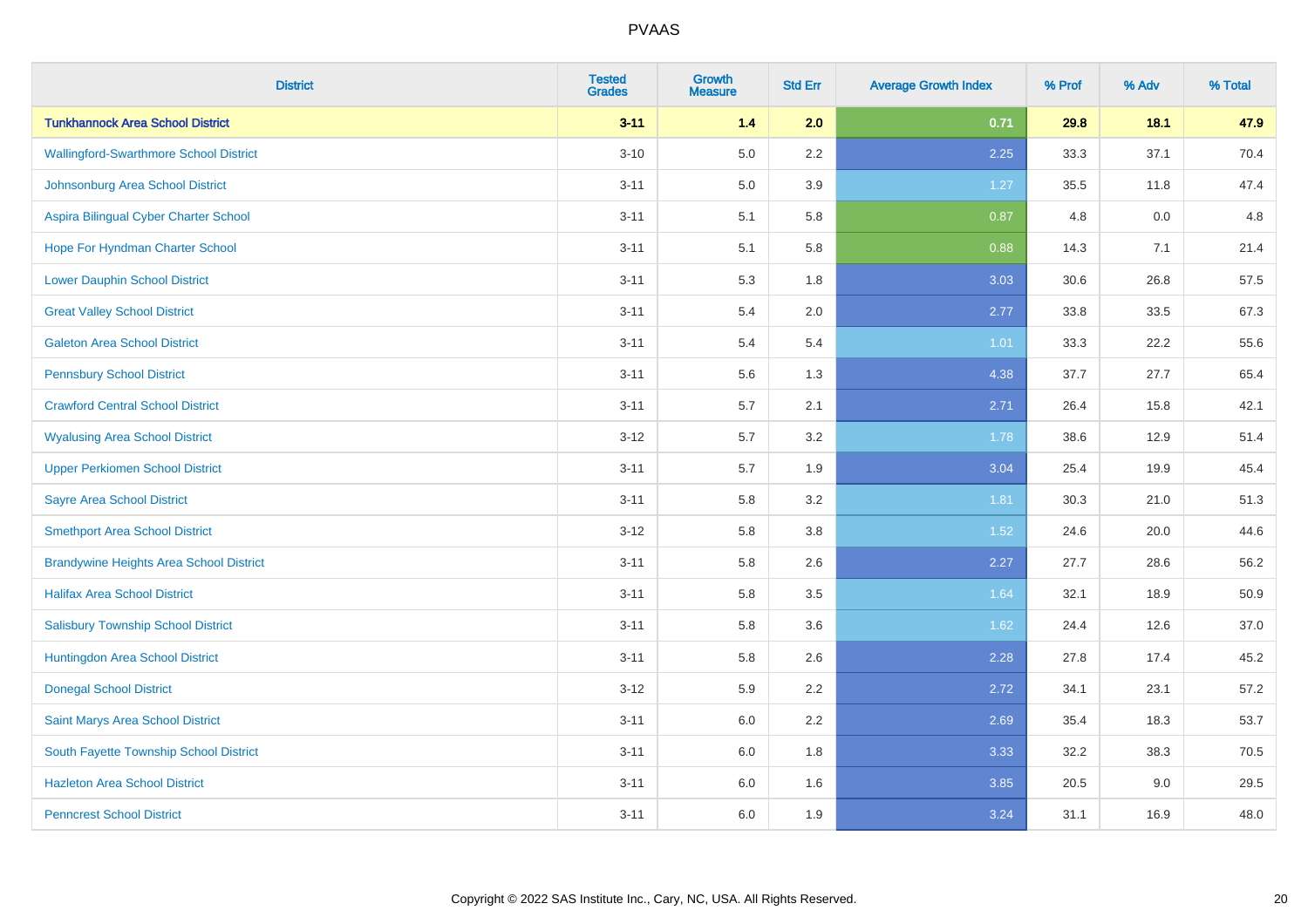| <b>District</b>                                | <b>Tested</b><br><b>Grades</b> | <b>Growth</b><br><b>Measure</b> | <b>Std Err</b> | <b>Average Growth Index</b> | % Prof | % Adv   | % Total |
|------------------------------------------------|--------------------------------|---------------------------------|----------------|-----------------------------|--------|---------|---------|
| <b>Tunkhannock Area School District</b>        | $3 - 11$                       | 1.4                             | 2.0            | 0.71                        | 29.8   | 18.1    | 47.9    |
| Multicultural Academy Charter School           | $9 - 11$                       | 6.0                             | 3.4            | 1.77                        | 12.3   | $0.0\,$ | 12.3    |
| Northern Lehigh School District                | $3 - 12$                       | 6.1                             | 2.5            | 2.42                        | 21.4   | 18.0    | 39.3    |
| South Butler County School District            | $3 - 10$                       | 6.3                             | 2.2            | 2.80                        | 37.8   | 19.2    | 57.0    |
| <b>United School District</b>                  | $3 - 11$                       | 6.3                             | 3.3            | 1.89                        | 38.8   | 16.3    | 55.0    |
| <b>Easton Area School District</b>             | $3 - 12$                       | 6.3                             | 1.3            | 4.91                        | 24.1   | 13.0    | 37.1    |
| <b>Bedford Area School District</b>            | $3 - 11$                       | 6.4                             | 2.4            | 2.68                        | 31.0   | 20.6    | 51.6    |
| People For People Charter School               | $3 - 12$                       | 6.4                             | 5.6            | 1.15                        | 2.4    | 0.0     | 2.4     |
| <b>Tamaqua Area School District</b>            | $3 - 12$                       | 6.5                             | 2.4            | 2.72                        | 34.3   | 17.5    | 51.8    |
| <b>Port Allegany School District</b>           | $3 - 11$                       | 6.5                             | 3.7            | 1.74                        | 26.4   | 11.3    | 37.7    |
| 21st Century Cyber Charter School              | $6 - 12$                       | 6.6                             | 2.1            | 3.16                        | 29.0   | 21.8    | 50.8    |
| <b>Mars Area School District</b>               | $3 - 10$                       | 6.6                             | 1.9            | 3.45                        | 36.7   | 32.4    | 69.1    |
| <b>Mastery Charter School - Hardy Williams</b> | $3 - 11$                       | 6.6                             | 3.0            | 2.21                        | 24.7   | 1.2     | 25.9    |
| <b>Bellefonte Area School District</b>         | $3 - 11$                       | 6.7                             | 2.0            | 3.34                        | 28.8   | 21.5    | 50.2    |
| <b>Abington Heights School District</b>        | $3 - 11$                       | 6.7                             | 1.7            | 4.00                        | 33.8   | 31.7    | 65.5    |
| Pennsylvania Distance Learning Charter School  | $3 - 12$                       | 6.8                             | 3.4            | 1.99                        | 19.8   | $6.2\,$ | 25.9    |
| <b>Northern Potter School District</b>         | $3 - 12$                       | 6.8                             | 4.6            | 1.48                        | 30.6   | 11.1    | 41.7    |
| Northern Tioga School District                 | $3 - 12$                       | 6.8                             | 2.6            | 2.64                        | 25.0   | 16.9    | 41.9    |
| <b>Brookville Area School District</b>         | $3 - 11$                       | 6.8                             | 3.1            | 2.19                        | 46.1   | 14.6    | 60.7    |
| Ephrata Area School District                   | $3 - 11$                       | 6.8                             | 1.7            | 4.08                        | 31.6   | 17.1    | 48.8    |
| <b>Muncy School District</b>                   | $3 - 11$                       | 6.9                             | 3.3            | 2.12                        | 37.6   | 18.8    | 56.4    |
| <b>William Penn School District</b>            | $3 - 12$                       | 7.0                             | 1.9            | 3.61                        | 14.0   | 7.2     | 21.3    |
| <b>Bentworth School District</b>               | $3 - 11$                       | 7.0                             | 3.0            | 2.36                        | 26.6   | 17.0    | 43.6    |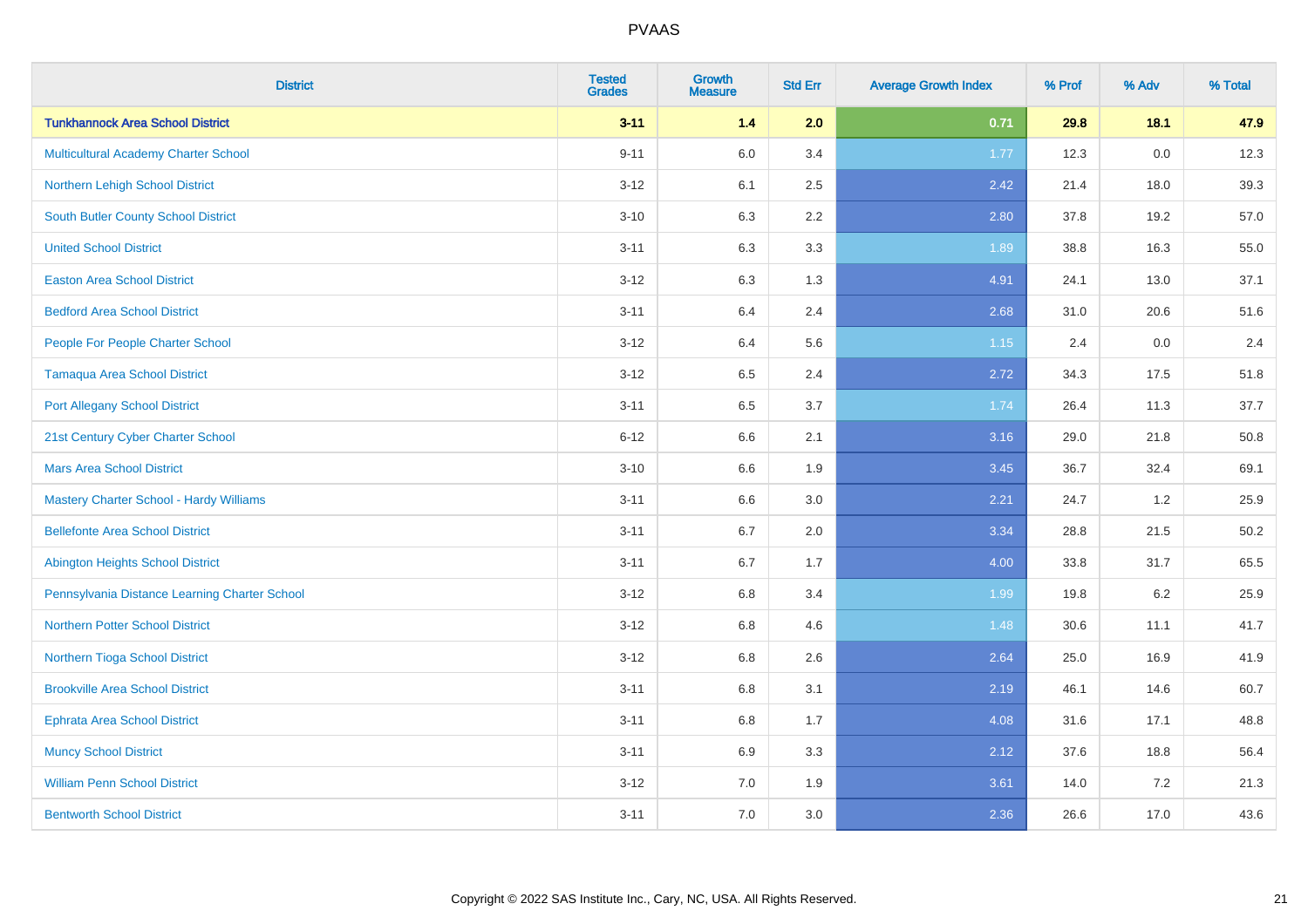| <b>District</b>                               | <b>Tested</b><br><b>Grades</b> | <b>Growth</b><br><b>Measure</b> | <b>Std Err</b> | <b>Average Growth Index</b> | % Prof | % Adv | % Total |
|-----------------------------------------------|--------------------------------|---------------------------------|----------------|-----------------------------|--------|-------|---------|
| <b>Tunkhannock Area School District</b>       | $3 - 11$                       | 1.4                             | 2.0            | 0.71                        | 29.8   | 18.1  | 47.9    |
| Leechburg Area School District                | $3 - 11$                       | 7.0                             | 3.9            | 1.79                        | 37.7   | 4.9   | 42.6    |
| <b>Penn Manor School District</b>             | $3 - 11$                       | 7.1                             | 1.5            | 4.82                        | 26.7   | 20.5  | 47.2    |
| <b>Elizabethtown Area School District</b>     | $3 - 12$                       | 7.1                             | 1.7            | 4.19                        | 36.4   | 27.6  | 64.0    |
| <b>Esperanza Cyber Charter School</b>         | $3 - 11$                       | 7.1                             | 6.1            | 1.15                        | 8.8    | 2.9   | 11.8    |
| <b>Conrad Weiser Area School District</b>     | $3 - 11$                       | 7.1                             | 2.1            | 3.34                        | 28.2   | 14.4  | 42.6    |
| Dr Robert Ketterer Charter School Inc         | $6 - 12$                       | 7.1                             | 4.3            | 1.66                        | 7.3    | 1.7   | 9.0     |
| <b>Dover Area School District</b>             | $3 - 12$                       | 7.1                             | 1.9            | 3.78                        | 33.0   | 18.7  | 51.7    |
| <b>Phoenixville Area School District</b>      | $3 - 11$                       | 7.3                             | 1.8            | 3.96                        | 32.3   | 27.6  | 59.8    |
| <b>York Suburban School District</b>          | $3 - 11$                       | 7.4                             | 2.1            | 3.55                        | 24.9   | 31.2  | 56.1    |
| <b>Pennridge School District</b>              | $3 - 10$                       | 7.4                             | 1.5            | 5.10                        | 32.0   | 27.6  | 59.6    |
| <b>Hampton Township School District</b>       | $3 - 11$                       | 7.4                             | 2.0            | 3.79                        | 37.9   | 39.2  | 77.0    |
| <b>Radnor Township School District</b>        | $3 - 12$                       | $7.5\,$                         | 1.9            | 4.03                        | 33.0   | 38.3  | 71.3    |
| <b>Stroudsburg Area School District</b>       | $3 - 11$                       | 7.5                             | 1.6            | 4.70                        | 30.4   | 18.3  | 48.7    |
| <b>Bald Eagle Area School District</b>        | $3 - 11$                       | 7.6                             | 2.5            | 3.00                        | 31.6   | 15.6  | 47.3    |
| <b>Conewago Valley School District</b>        | $3-12$                         | 7.6                             | 1.7            | 4.46                        | 41.3   | 19.4  | 60.6    |
| <b>Avon Grove School District</b>             | $3 - 10$                       | 7.6                             | 1.4            | 5.29                        | 33.7   | 33.2  | 67.0    |
| <b>Juniata County School District</b>         | $3 - 12$                       | 7.7                             | 2.0            | 3.81                        | 22.9   | 18.9  | 41.8    |
| <b>Palisades School District</b>              | $3 - 11$                       | 7.7                             | 2.9            | 2.66                        | 27.8   | 20.3  | 48.1    |
| <b>Keystone School District</b>               | $3 - 11$                       | 7.8                             | 5.7            | 1.37                        | 35.0   | 45.0  | 80.0    |
| <b>Glendale School District</b>               | $3 - 10$                       | 7.9                             | 3.5            | 2.25                        | 42.6   | 9.3   | 51.8    |
| <b>Mastery Charter School - Thomas Campus</b> | $3 - 10$                       | 7.9                             | 5.7            | 1.39                        | 12.5   | 0.0   | 12.5    |
| Pennsylvania Leadership Charter School        | $3 - 11$                       | 8.0                             | 1.9            | 4.22                        | 33.1   | 27.8  | 60.9    |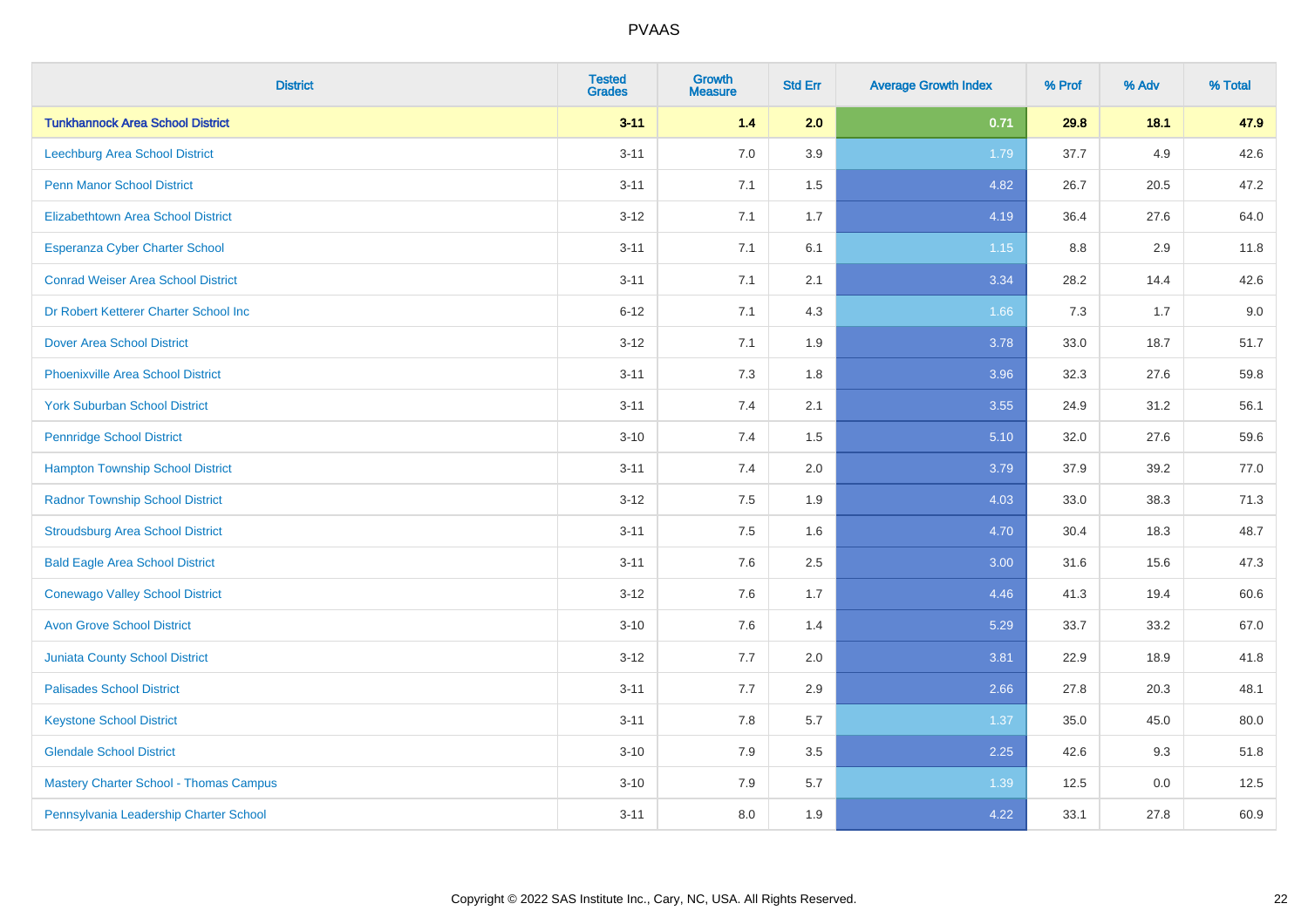| <b>District</b>                                | <b>Tested</b><br><b>Grades</b> | <b>Growth</b><br><b>Measure</b> | <b>Std Err</b> | <b>Average Growth Index</b> | % Prof | % Adv | % Total |
|------------------------------------------------|--------------------------------|---------------------------------|----------------|-----------------------------|--------|-------|---------|
| <b>Tunkhannock Area School District</b>        | $3 - 11$                       | 1.4                             | 2.0            | 0.71                        | 29.8   | 18.1  | 47.9    |
| <b>Dallas School District</b>                  | $3 - 11$                       | 8.1                             | 2.1            | 3.87                        | 32.4   | 22.4  | 54.8    |
| <b>Benton Area School District</b>             | $3 - 10$                       | 8.1                             | 4.0            | 2.01                        | 35.7   | 28.6  | 64.3    |
| <b>Cornwall-Lebanon School District</b>        | $3 - 11$                       | 8.2                             | 1.6            | 5.24                        | 28.0   | 20.5  | 48.6    |
| <b>Blue Ridge School District</b>              | $3 - 11$                       | 8.3                             | 3.7            | 2.24                        | 29.6   | 9.3   | 38.9    |
| <b>Fairview School District</b>                | $3 - 11$                       | 8.3                             | 2.4            | 3.43                        | 41.9   | 34.9  | 76.7    |
| <b>Canton Area School District</b>             | $3 - 11$                       | 8.4                             | 2.9            | 2.92                        | 13.8   | 23.0  | 36.8    |
| Northern York County School District           | $3 - 11$                       | 8.4                             | 1.8            | 4.63                        | 24.3   | 23.1  | 47.4    |
| <b>Neshaminy School District</b>               | $3 - 11$                       | 8.6                             | 1.3            | 6.56                        | 31.3   | 23.9  | 55.2    |
| Oil City Area School District                  | $3 - 11$                       | 8.6                             | 2.4            | 3.56                        | 29.1   | 13.1  | 42.2    |
| <b>West Allegheny School District</b>          | $3 - 12$                       | 8.6                             | 2.0            | 4.34                        | 37.3   | 27.2  | 64.5    |
| <b>Lower Moreland Township School District</b> | $3 - 11$                       | 8.7                             | 2.0            | 4.35                        | 38.2   | 33.2  | 71.4    |
| <b>Tredyffrin-Easttown School District</b>     | $3 - 10$                       | 8.7                             | 2.4            | 3.57                        | 35.2   | 35.8  | 71.0    |
| <b>Homer-Center School District</b>            | $3 - 11$                       | 8.8                             | 3.5            | 2.53                        | 38.0   | 17.7  | 55.8    |
| Kane Area School District                      | $3 - 10$                       | 8.8                             | 2.9            | 3.07                        | 31.4   | 19.8  | 51.2    |
| <b>Wallenpaupack Area School District</b>      | $3 - 11$                       | 8.8                             | 2.1            | 4.28                        | 28.5   | 18.9  | 47.4    |
| <b>East Penn School District</b>               | $3 - 11$                       | 8.9                             | 1.2            | 7.61                        | 32.8   | 26.4  | 59.2    |
| <b>Spring Cove School District</b>             | $3 - 11$                       | 9.1                             | 2.4            | 3.77                        | 31.8   | 25.4  | 57.1    |
| <b>Millcreek Township School District</b>      | $3 - 11$                       | 9.1                             | 1.4            | 6.61                        | 34.5   | 30.1  | 64.6    |
| <b>Pine-Richland School District</b>           | $3 - 11$                       | 9.3                             | 1.7            | 5.56                        | 42.3   | 35.8  | 78.1    |
| <b>Valley View School District</b>             | $3 - 11$                       | 9.3                             | 2.2            | 4.18                        | 26.6   | 23.1  | 49.7    |
| <b>Kutztown Area School District</b>           | $3 - 12$                       | 9.3                             | 2.8            | 3.34                        | 38.5   | 14.6  | 53.2    |
| <b>Apollo-Ridge School District</b>            | $3 - 12$                       | 9.5                             | 3.0            | 3.23                        | 34.0   | 9.4   | 43.4    |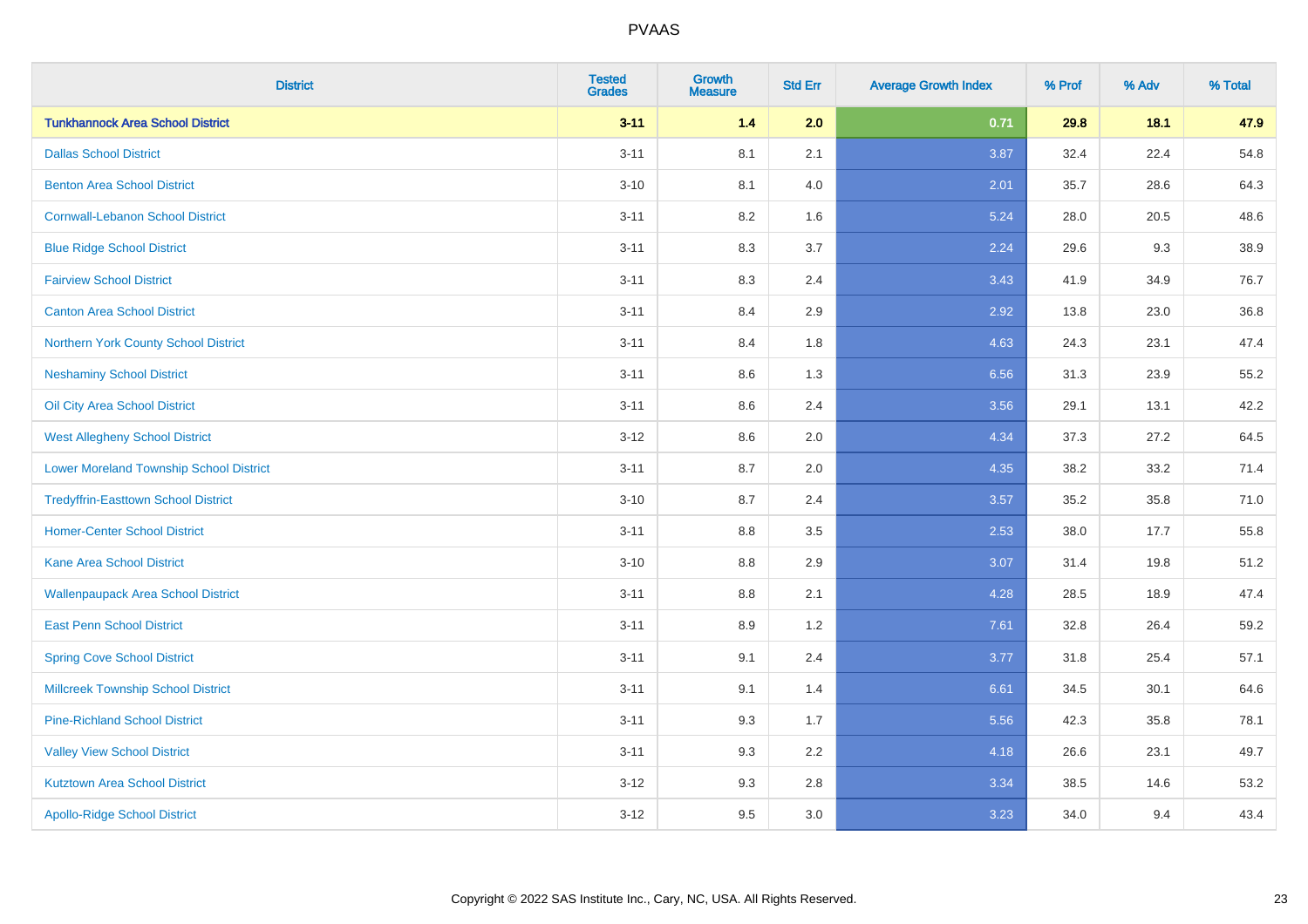| <b>District</b>                          | <b>Tested</b><br><b>Grades</b> | <b>Growth</b><br><b>Measure</b> | <b>Std Err</b> | <b>Average Growth Index</b> | % Prof | % Adv | % Total |
|------------------------------------------|--------------------------------|---------------------------------|----------------|-----------------------------|--------|-------|---------|
| <b>Tunkhannock Area School District</b>  | $3 - 11$                       | 1.4                             | 2.0            | 0.71                        | 29.8   | 18.1  | 47.9    |
| <b>Avon Grove Charter School</b>         | $3 - 11$                       | 9.8                             | 3.1            | 3.18                        | 32.4   | 26.0  | 58.4    |
| <b>Armstrong School District</b>         | $3 - 11$                       | 9.8                             | 1.6            | 6.22                        | 32.8   | 24.6  | 57.4    |
| <b>Oswayo Valley School District</b>     | $3 - 12$                       | 9.9                             | 5.1            | 1.93                        | 26.5   | 44.1  | 70.6    |
| <b>Fleetwood Area School District</b>    | $3 - 10$                       | 10.4                            | 2.0            | 5.19                        | 31.7   | 25.8  | 57.5    |
| <b>Warrior Run School District</b>       | $3 - 11$                       | 10.5                            | 2.7            | 3.86                        | 34.1   | 16.8  | 50.9    |
| <b>Manheim Township School District</b>  | $3-12$                         | 10.9                            | 1.5            | 7.51                        | 30.9   | 31.0  | 61.9    |
| <b>Methacton School District</b>         | $3 - 11$                       | 11.0                            | 1.6            | 6.94                        | 36.0   | 33.6  | 69.6    |
| <b>West Perry School District</b>        | $3 - 11$                       | 11.0                            | 2.3            | 4.76                        | 26.9   | 20.5  | 47.4    |
| Lampeter-Strasburg School District       | $3 - 12$                       | 11.0                            | 1.9            | 5.69                        | 35.4   | 32.3  | 67.7    |
| <b>Wilmington Area School District</b>   | $3 - 11$                       | 11.1                            | 3.3            | 3.37                        | 29.8   | 26.2  | 56.0    |
| <b>Belle Vernon Area School District</b> | $3 - 11$                       | 11.1                            | 2.3            | 4.88                        | 31.6   | 25.4  | 57.1    |
| <b>Steel Valley School District</b>      | $3 - 11$                       | 11.1                            | 3.3            | 3.33                        | 34.8   | 10.1  | 44.9    |
| <b>Upper Darby School District</b>       | $3 - 12$                       | 11.2                            | 1.4            | 8.28                        | 23.8   | 11.8  | 35.6    |
| <b>Greenwood School District</b>         | $3 - 11$                       | 11.3                            | 3.6            | 3.14                        | 31.2   | 32.8  | 63.9    |
| <b>Franklin Regional School District</b> | $3 - 11$                       | 11.3                            | 1.8            | 6.13                        | 30.0   | 35.0  | 65.0    |
| <b>Lehighton Area School District</b>    | $3 - 11$                       | 11.4                            | 2.4            | 4.84                        | 30.5   | 24.9  | 55.3    |
| <b>Line Mountain School District</b>     | $3 - 11$                       | 11.7                            | 3.9            | 3.01                        | 40.4   | 42.3  | 82.7    |
| <b>Whitehall-Coplay School District</b>  | $3 - 11$                       | 11.8                            | 1.7            | 7.06                        | 32.3   | 21.7  | 54.0    |
| <b>Indiana Area School District</b>      | $3 - 11$                       | 12.0                            | 2.0            | 5.98                        | 30.0   | 30.4  | 60.3    |
| <b>Blue Mountain School District</b>     | $3 - 10$                       | 12.2                            | 2.1            | 5.81                        | 30.7   | 26.1  | 56.8    |
| <b>Quaker Valley School District</b>     | $3 - 11$                       | 12.2                            | 2.5            | 4.90                        | 39.5   | 26.4  | 65.9    |
| <b>Montrose Area School District</b>     | $3 - 10$                       | 12.3                            | 2.8            | 4.41                        | 37.8   | 28.9  | 66.7    |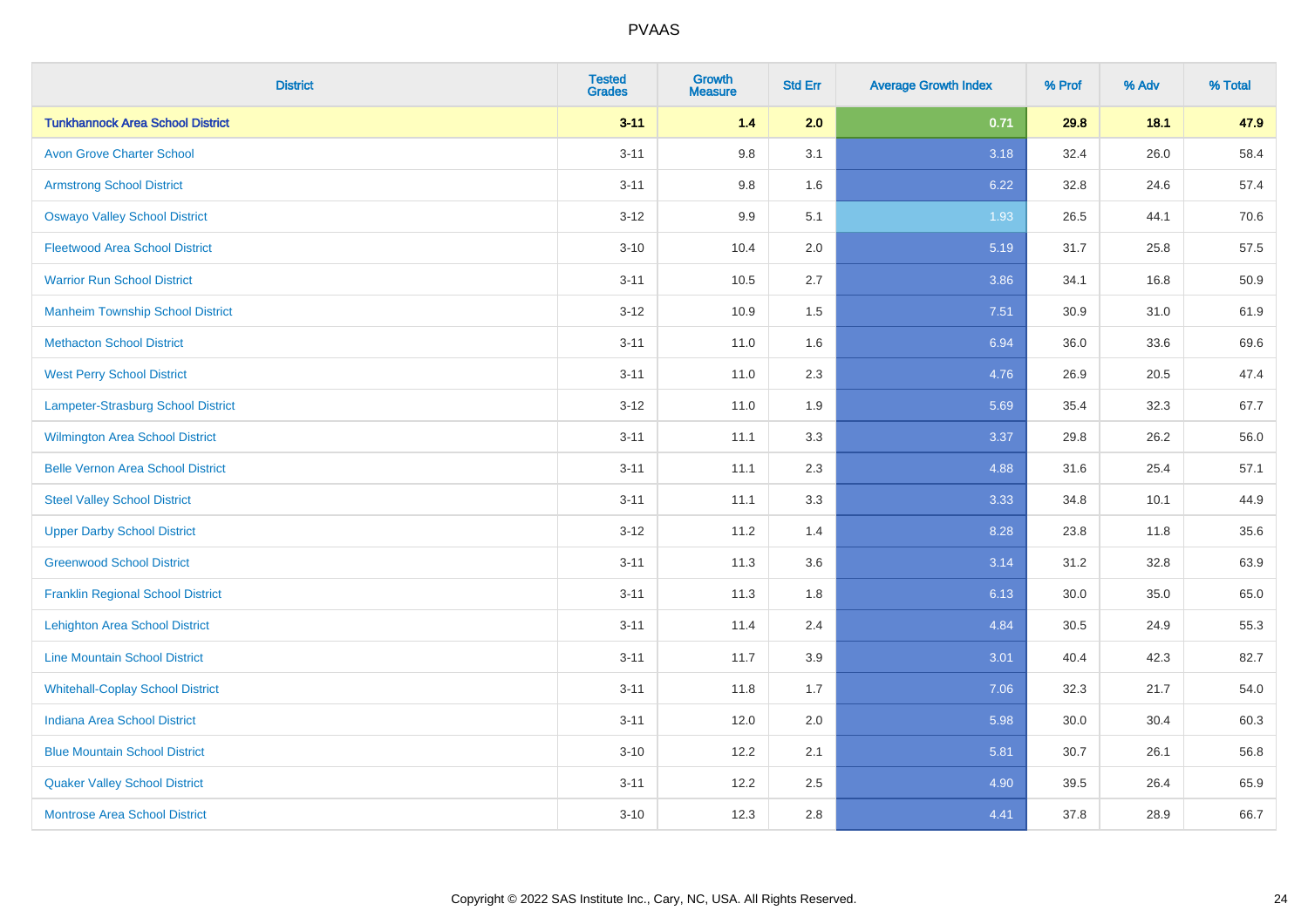| <b>District</b>                                 | <b>Tested</b><br><b>Grades</b> | <b>Growth</b><br><b>Measure</b> | <b>Std Err</b> | <b>Average Growth Index</b> | % Prof | % Adv | % Total |
|-------------------------------------------------|--------------------------------|---------------------------------|----------------|-----------------------------|--------|-------|---------|
| <b>Tunkhannock Area School District</b>         | $3 - 11$                       | 1.4                             | 2.0            | 0.71                        | 29.8   | 18.1  | 47.9    |
| <b>Mifflin County School District</b>           | $3 - 11$                       | 12.3                            | 1.6            | 7.69                        | 35.1   | 15.1  | 50.3    |
| <b>Cocalico School District</b>                 | $3 - 11$                       | 12.3                            | 1.9            | 6.48                        | 28.2   | 32.3  | 60.5    |
| Allegheny-Clarion Valley School District        | $3 - 10$                       | 12.3                            | 4.1            | 3.03                        | 33.3   | 19.0  | 52.4    |
| <b>Manheim Central School District</b>          | $3 - 11$                       | 12.8                            | 2.0            | 6.52                        | 27.8   | 35.4  | 63.2    |
| Pen Argyl Area School District                  | $3 - 12$                       | 12.8                            | 2.5            | 5.10                        | 28.5   | 23.8  | 52.3    |
| <b>Central York School District</b>             | $3 - 12$                       | 12.9                            | 1.5            | 8.64                        | 31.4   | 24.1  | 55.5    |
| <b>Laurel School District</b>                   | $3 - 11$                       | 13.0                            | 3.1            | 4.19                        | 30.3   | 15.7  | 46.1    |
| <b>North Pocono School District</b>             | $3 - 11$                       | 13.1                            | 3.7            | 3.54                        | 31.4   | 33.3  | 64.7    |
| <b>Maritime Academy Charter School</b>          | $3 - 10$                       | 13.2                            | 3.1            | 4.29                        | 24.0   | 1.3   | 25.3    |
| <b>Lakeland School District</b>                 | $3 - 11$                       | 13.3                            | 2.8            | 4.80                        | 22.2   | 21.2  | 43.4    |
| <b>Tuscarora School District</b>                | $3 - 11$                       | 13.4                            | 2.2            | 6.20                        | 37.1   | 26.3  | 63.4    |
| <b>Hempfield School District</b>                | $3 - 11$                       | 13.4                            | 1.3            | 10.53                       | 29.9   | 36.8  | 66.7    |
| <b>Harbor Creek School District</b>             | $3 - 11$                       | 13.4                            | 2.3            | 5.80                        | 34.5   | 40.7  | 75.2    |
| <b>Council Rock School District</b>             | $3 - 11$                       | 13.5                            | 1.1            | 12.27                       | 32.0   | 35.4  | 67.4    |
| <b>Iroquois School District</b>                 | $3 - 11$                       | 13.6                            | 2.8            | 4.83                        | 33.3   | 16.0  | 49.4    |
| <b>Upper Saint Clair School District</b>        | $3 - 11$                       | 13.8                            | 1.8            | 7.86                        | 32.2   | 44.5  | 76.7    |
| <b>Upper Merion Area School District</b>        | $3 - 11$                       | 14.0                            | 2.0            | 7.15                        | 34.4   | 32.6  | 67.0    |
| <b>Hermitage School District</b>                | $3-12$                         | 14.0                            | 2.5            | 5.59                        | 34.0   | 27.0  | 61.0    |
| <b>Peters Township School District</b>          | $3 - 11$                       | 14.1                            | 1.7            | 8.16                        | 35.2   | 41.6  | 76.8    |
| Penns Valley Area School District               | $3 - 12$                       | 14.1                            | 2.6            | 5.33                        | 29.6   | 23.3  | 52.9    |
| Capital Area School for the Arts Charter School | $9 - 11$                       | 14.2                            | 4.5            | 3.13                        | 27.5   | 30.0  | 57.5    |
| <b>Agora Cyber Charter School</b>               | $3 - 11$                       | 14.6                            | 2.4            | 6.03                        | 24.7   | 19.5  | 44.2    |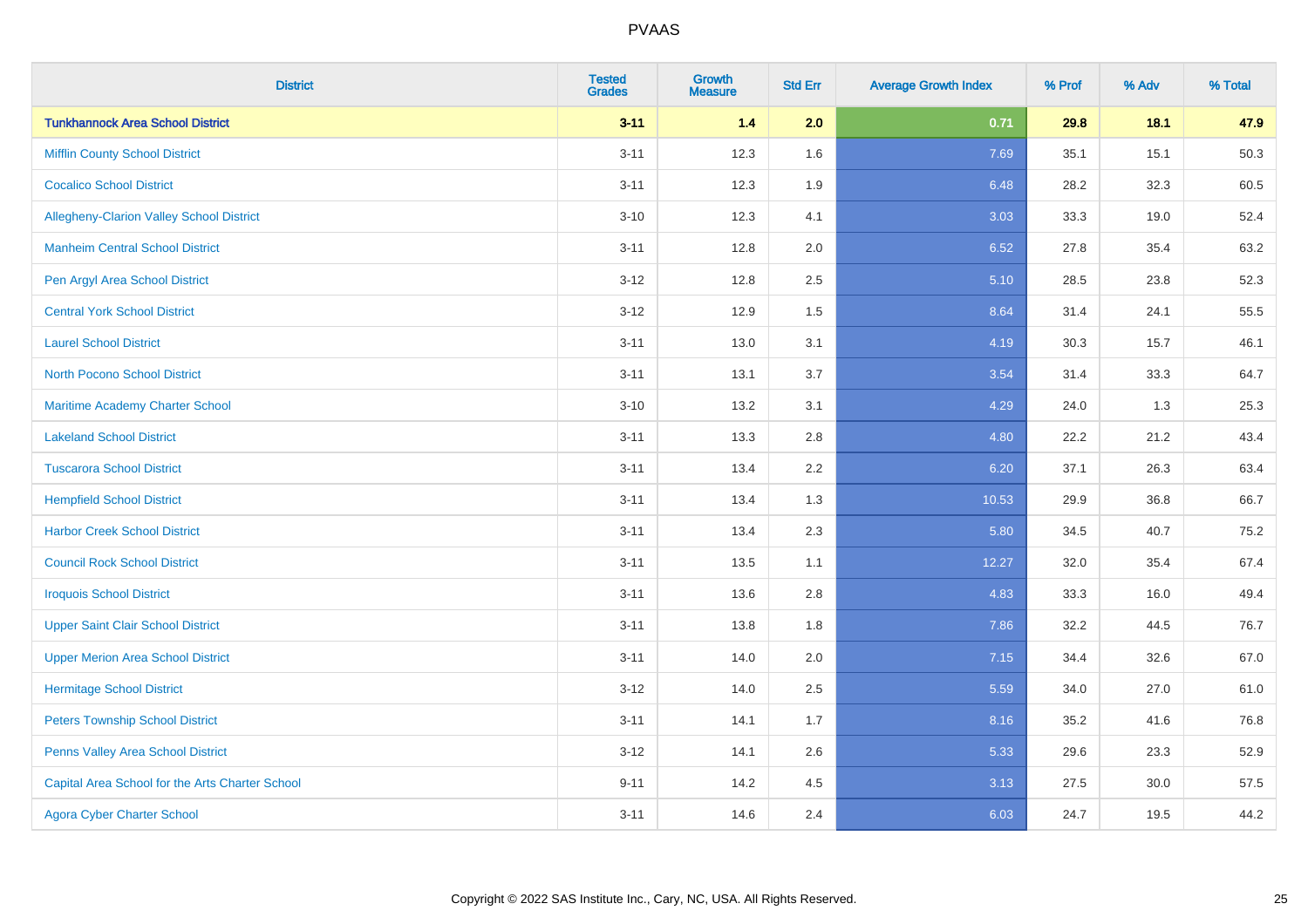| <b>District</b>                              | <b>Tested</b><br><b>Grades</b> | <b>Growth</b><br><b>Measure</b> | <b>Std Err</b> | <b>Average Growth Index</b> | % Prof | % Adv | % Total |
|----------------------------------------------|--------------------------------|---------------------------------|----------------|-----------------------------|--------|-------|---------|
| <b>Tunkhannock Area School District</b>      | $3 - 11$                       | 1.4                             | 2.0            | 0.71                        | 29.8   | 18.1  | 47.9    |
| <b>Coudersport Area School District</b>      | $3 - 11$                       | 14.8                            | 3.4            | 4.33                        | 34.7   | 28.0  | 62.7    |
| Lake-Lehman School District                  | $3 - 11$                       | 14.9                            | 2.8            | 5.34                        | 25.8   | 22.5  | 48.3    |
| <b>Southern York County School District</b>  | $3 - 11$                       | 15.5                            | 1.8            | 8.48                        | 37.6   | 29.2  | 66.8    |
| <b>Central Bucks School District</b>         | $3 - 11$                       | 15.5                            | 0.9            | 17.94                       | 34.8   | 41.4  | 76.2    |
| <b>Delaware Valley School District</b>       | $3 - 11$                       | 15.7                            | 1.6            | 9.62                        | 36.7   | 32.1  | 68.8    |
| <b>Punxsutawney Area School District</b>     | $3 - 11$                       | 15.8                            | 2.7            | 5.83                        | 18.6   | 29.0  | 47.6    |
| Unionville-Chadds Ford School District       | $3 - 11$                       | 15.8                            | 1.7            | 9.12                        | 31.2   | 48.0  | 79.2    |
| Palmyra Area School District                 | $3 - 11$                       | 16.2                            | 1.8            | 9.02                        | 38.8   | 34.0  | 72.8    |
| <b>Upper Dauphin Area School District</b>    | $3 - 11$                       | 16.5                            | 5.1            | 3.26                        | 37.5   | 26.8  | 64.3    |
| <b>Spring-Ford Area School District</b>      | $3 - 11$                       | 16.6                            | 1.2            | 14.02                       | 30.4   | 45.3  | 75.7    |
| <b>West Branch Area School District</b>      | $3 - 11$                       | 17.0                            | 3.3            | 5.20                        | 47.1   | 19.1  | 66.2    |
| North Penn School District                   | $3 - 11$                       | 17.6                            | 1.0            | 17.53                       | 30.8   | 35.7  | 66.4    |
| <b>Fox Chapel Area School District</b>       | $3 - 11$                       | 17.6                            | 1.9            | 9.47                        | 22.9   | 52.0  | 74.9    |
| <b>Pequea Valley School District</b>         | $3 - 11$                       | 18.0                            | 3.1            | 5.74                        | 29.2   | 37.5  | 66.7    |
| <b>North Allegheny School District</b>       | $3 - 11$                       | 18.0                            | 1.3            | 14.25                       | 30.5   | 42.9  | 73.4    |
| <b>Danville Area School District</b>         | $3 - 11$                       | 18.4                            | 2.6            | 7.19                        | 32.0   | 46.1  | 78.1    |
| <b>Souderton Area School District</b>        | $3 - 11$                       | 18.5                            | 1.4            | 12.86                       | 39.2   | 31.2  | 70.4    |
| <b>Cumberland Valley School District</b>     | $3 - 12$                       | 18.6                            | 1.2            | 15.79                       | 31.3   | 39.2  | 70.5    |
| <b>Lower Merion School District</b>          | $3 - 11$                       | 18.9                            | 1.2            | 15.42                       | 29.4   | 48.6  | 78.0    |
| <b>Saucon Valley School District</b>         | $3 - 11$                       | 18.9                            | 2.2            | 8.48                        | 26.0   | 39.6  | 65.6    |
| <b>Berlin Brothersvalley School District</b> | $3 - 11$                       | 19.6                            | 4.0            | 4.93                        | 28.3   | 41.3  | 69.6    |
| <b>Dallastown Area School District</b>       | $3 - 11$                       | 19.9                            | 1.4            | 14.14                       | 36.8   | 34.2  | 71.0    |